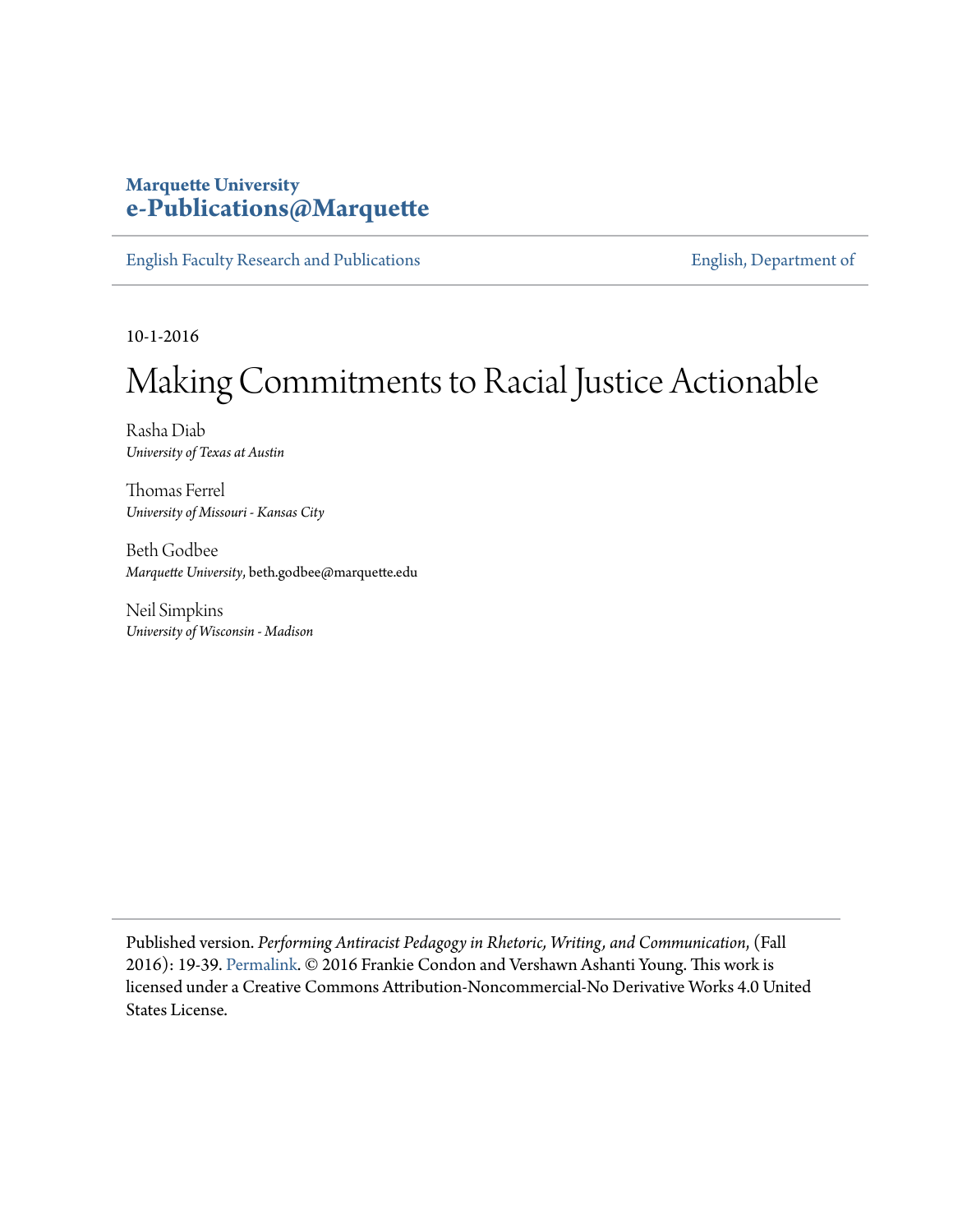## Making Commitments to Racial Justice Actionable

Rasha Diab, Thomas Ferrel, and Beth Godbee, with contributions by Neil Simpkins

> In this chapter, we articulate a framework for making our commitments to racial justice actionable, a framework that moves from narrating confessional accounts to articulating our commitments and then acting on them through both self-work and work-with-others, a dialectic possibility we identify and explore. We model a method for moving beyond originary confessional narratives and engage in dialogue with "the willingness to be disturbed" (Wheatley, 2002), believing that disturbances are productive places from which we can more clearly articulate and act from our commitments. Drawing on our own experiences, we engage the political, systemic, and enduring nature of racism as we together chart an educational framework that counters the macro-logics of oppression enacted daily through micro-inequities. As we advocate for additional and ongoing considerations of the work of antiracism in educational settings, we invite others to embrace, along with us, both the willingness to be disturbed and the attention to making commitments actionable.

This chapter is inspired by the question: how can commitments to racial justice become manifest and actionable in our everyday lives? We have in different ways sought to answer this question and to find ways to embody transformative racial justice in our personal and professional lives. In doing so, we hope to initiate dialogue and to emphasize the processual nature of this work. Our work hinges on dialectic thinking, which engages the necessary tension between the critique *against* racism and the critique *for* social and racial justice. Critique is differently defined but is always considered an essential condition to making change. Like Porter et al., "[we] are not interested in simply reporting how evil institutions are; we think critique needs an action plan" (2000, p. 613). Power structures and systems of oppression are not changed *enough* by critique *alone*, but can become more entrenched by each conversation, presentation, and article that reveals oppression (Kincaid, 2003). As The New London Group (2000/2002), Porter et al. (2000), and Kincaid (2000) all argue, change requires new stories, new ways of collaborating, and new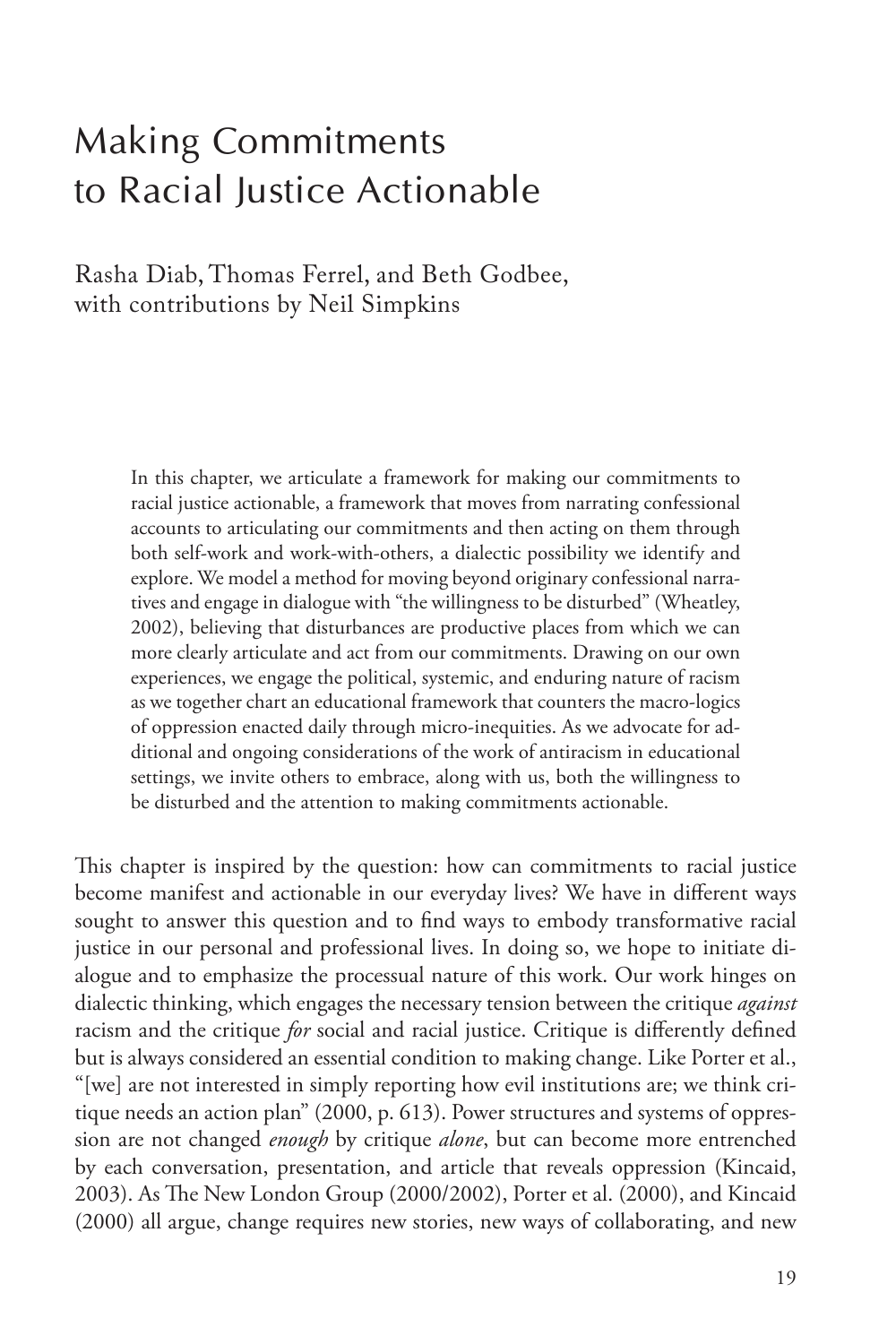ways of living. In other words, critique (in its many forms) should dovetail with opportunities to take action (also in its many forms).

Our work with the critique *against* and critique *for* is motivated by the desire to re-write the stories we tell and experience regarding racial oppression and racial justice. The narratives we tell (confessing our early encounters with racial oppression) hover closer to the critique *against* (and rarely move toward the critique *for*). Hence, we term such narratives confessional narratives: they confess pains and tribulation, but do not aspire toward actionable commitment. This realization made us think about their affordances and limits. Our chapter starts with this recognition. The trouble with the limits of narrative accounts catalyzed for us the move toward constructing a model for the reflective pursuit of racial justice.

In what follows, then, we first consider how "confessional narratives" often trap us into thinking of racism as primarily located outside of ourselves and solvable by completing specific tasks (along the lines of a checklist). We argue that one must (1) move from confessional narratives (2) with "a willingness to be disturbed" (Wheatley, 2002, p. 34) (3) to articulations of commitment that are (4) paired with reflective action. A great deal of self-work is required on the journey of growth from articulating a commitment to racial justice to making that commitment actionable and sustainable. In this chapter, therefore, we discuss (intrapersonal) self-work through cultivating emotional intelligence and finding time and space to work on racial justice matters. Thinking dialectically, we understand self-work is done alongside (interpersonal) work-with-others, which moves us toward institutional change. By calling for actionable commitments, we suggest the need to work in complementary *intrapersonal*, *interpersonal*, and *institutional* domains. Working with self and others in these three domains to pursue justice is a demanding project, which entails more than the long-term goal to end white privilege and oppression, while affirming the full enfranchisement of all people. Because this multi-dimensional work is processual, self-reflexive, and taxing, it hinges on a willingness to be disturbed—that is, a willingness to cultivate a tireless investment in reflection, openness, and hope for a better, more fulfilling future for us all.

## **Moving Beyond Confessional Narratives**

Confessional accounts—efforts toward disclosing positionality, sharing an emergent recognition of oppression, and stating complicity paired with the need to counter injustice—are commonplace in antiracist, feminist, class-conscious, and other social justice discourse. Yet, we realize that these confessionals, like all genres, have affordances, limitations, and consequences. There are certainly important reasons for the continual re-emergence of confessional narratives. We, like many others, write such narratives responding to the desire to record: we feel the urge to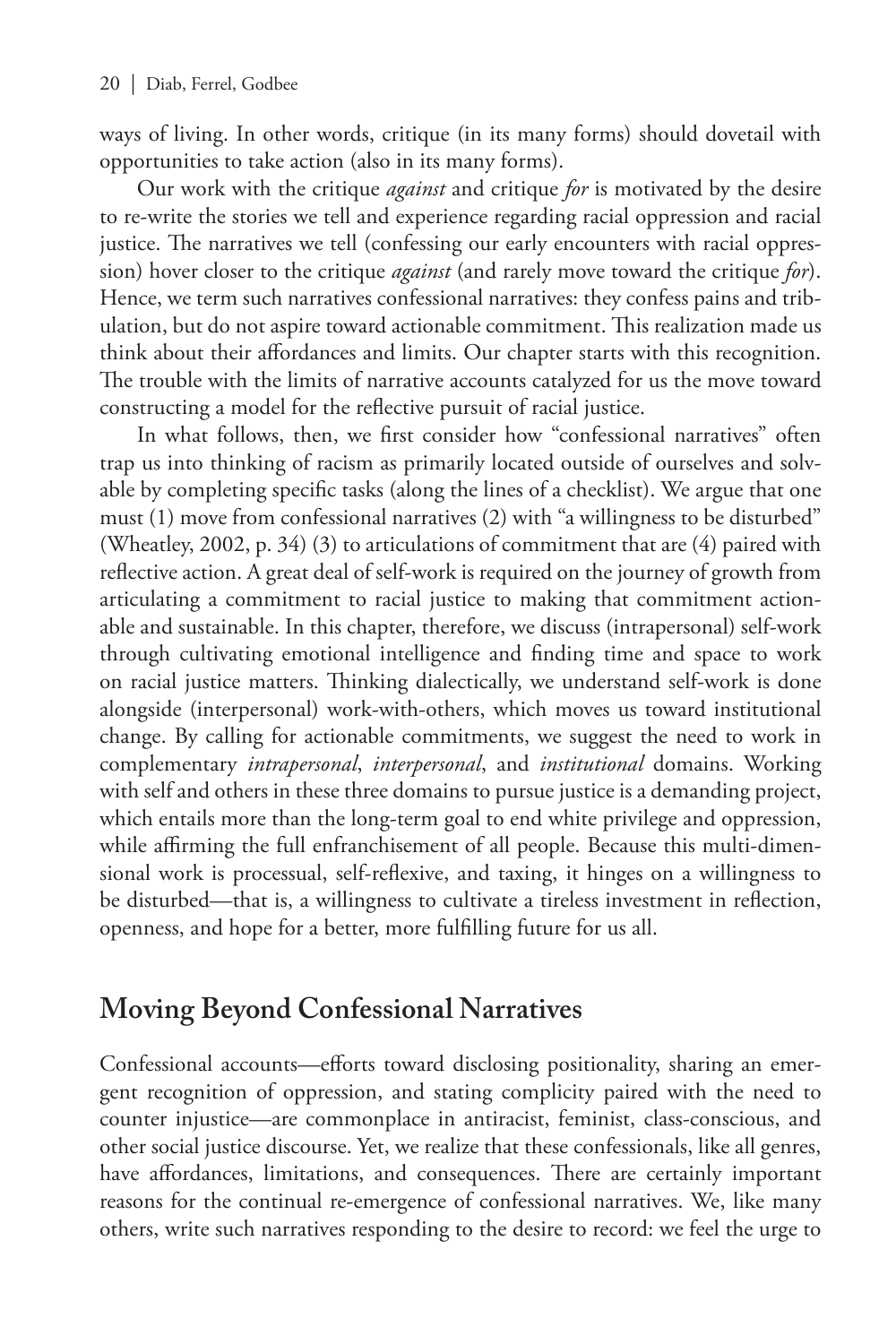know and to articulate the *when*, *where*, *how,* and the agonizing *why,* which together catalyze an increased recognition of oppression and dominance. This accounting transcends memory and recovery *per se*. We document to process, interpret, and testify. We also need to account for and often justify our investment in antiracism, providing an originary moment, evolutionary history, and critical genealogy for our commitment. An articulation of positionality is necessary for the ethos of the speaker/writer who chooses to address racial justice in order to understand the stake or mandate in the discourse. As such, narratives *can* ground our argument, pinpoint manifestations of racism, and renew our commitments. We also acknowledge that confessional narratives can be important indirect arguments against claims of (dis)trust as well as toward establishing alliance or solidarity. Recognizing these different functions is important, but the discourse that emerges within confessionals can also *limit* the possibility of where the originary moment might lead.

Confessional accounts can trap us between narratives of victims/saviors and of villains/heroes. The confessional can lock us into the moment of countering outright denials or reluctant dismissals of claims of injustice (e.g., that racism doesn't still exist today or that it exists outside of the self). Confessional accounts can trap us into a stasis of fact: in affirming the presence of racism through countering denials of its existence. The classical rhetorical stases are invention/interpretive tools, pinpointing crucial questions that inform, constitute, and probably constrain our racial equity discourse. Put differently, sharing confessional narratives can keep us in the realm of the known and long proven, accounting for the fact that racism does exist, thrive, and morph, for example—even though many scholars have demonstrated this (Villanueva's 2006 analysis of master tropes being one prominent case). These personal histories can only provide us with a *starting point* when exploring together our commitments to racial justice and how we make these commitments actionable.

Accounts are bound to be local and individual, and so *separately* they deflate the political dimensions of all encounters with oppression. We see value in the adage "the personal is political," but the value also comes from showing the seamless and seamed connections between these domains. The personal is not just loosely situated in a bigger political scene where power is, on the one hand, (ab)used to maintain inequities and privilege and, on the other hand, minimally contested and optimally re-configured and subverted. Rather, personal experiences of racism and interventions for antiracism also find their meaning in systems and institutions (including academic ones) that define and distribute power both in explicit and implicit ways. Such power is, in turn, affirmed in epistemological landscapes and networks of access and resources. The political nature of the personal is a constitutive dimension, for the personal occurs as we perceive it through the lens of experience (individual and collective), which is "a product of entire systems of social relations which are essentially time-bound, historically, culturally, and materially conditioned" (Leach, 1992). In other words, our individual action originates from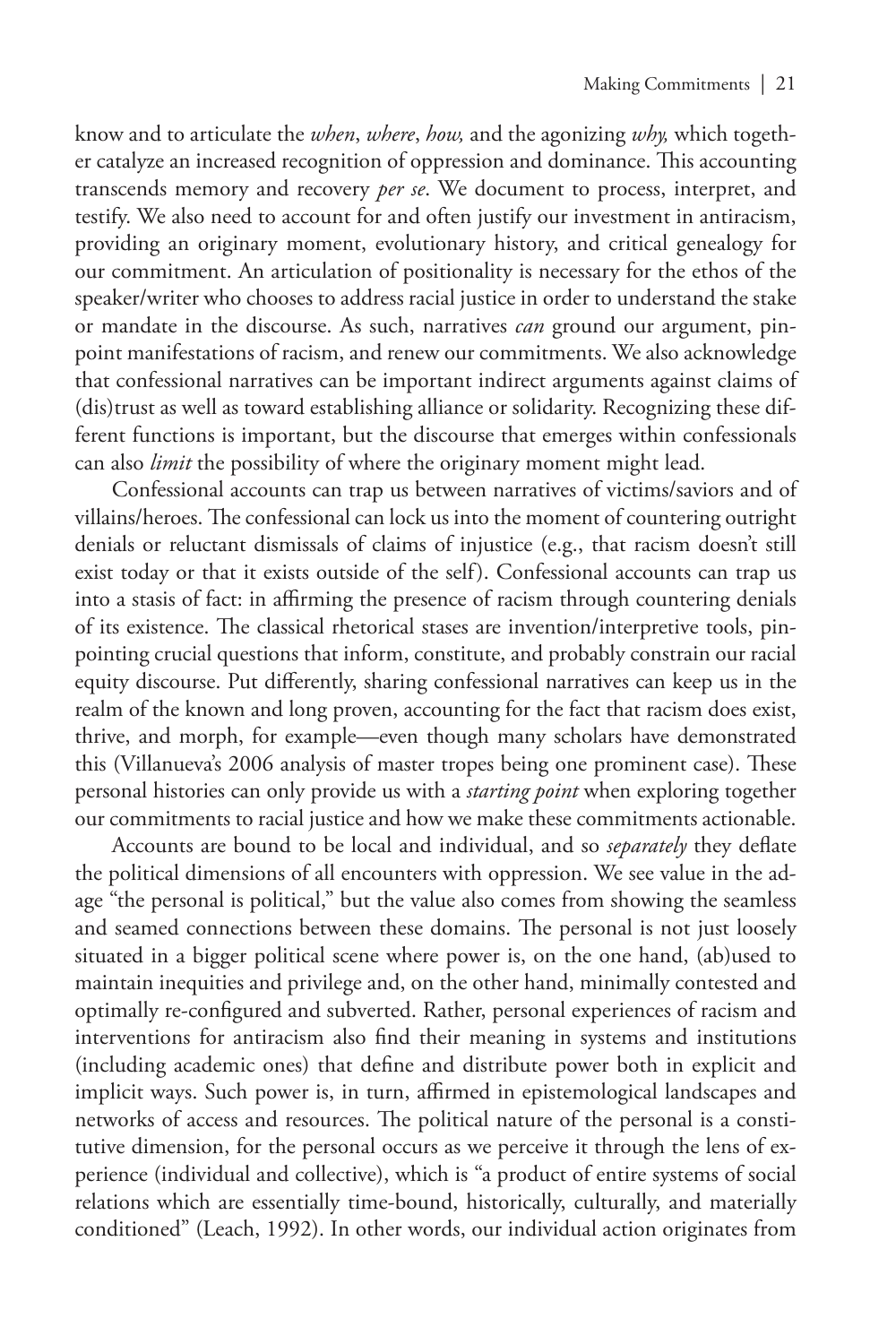and acts with or against systems of oppression and empowerment. While the work of composing, sharing, and circulating narratives is indeed crucial, there is nothing inherent in these narratives that leads narrators and interlocutors from narration to transformation, from conjecture to policy making, from problem-posing to solidarity-building. Confessional narratives must complement the move toward more systemic understanding of oppression with personal commitments to and action against oppression and toward justice. Only then may we better recognize the political and find ways to intervene and work with/against systems of power. Transformation, policy-making, and coalition-building are processes that are commitment-driven and demand long-term investment and frequent renewal.

#### **Considering an Illustrative Example**

As a case in point, we look to writing centers neither because they are anomalies nor the only site where we see confessional narratives. Rather, they exemplify one among many places across the curriculum and within institutions where the pattern manifests. As evidence, much writing center literature discussing race and racism appears invested in the confessional narrative—in descriptive storytelling about racism observed in the center. Often, writing center literature posits tutors and directors as white, American, and native speakers of English and then recounts a story where the inability to recognize the systemic nature of racism leads to a tutor or writer of color ending their relationship with their writing center. These narratives tend to posit justice as teaching white tutors and writing center staff how to approach tutoring writers of color.

One example is *The St. Martin's Sourcebook for Writing Tutors*, which opens with vignettes of different kinds of writing conferences in which the tutor is presented as an ostensibly white, middle-class, and American undergraduate struggling to meet a student's needs. One pair named Patrick and Sabah work on a paper for Sabah's graduate seminar. Sabah, an international student from Singapore, struggles with talking about herself positively. She states, "In my country it is considered inappropriate and too prideful to brag on oneself" (Murphy & Sherwood, 2008, p. 12). Patrick coaxes her to write confidently, but the text subtly emphasizes how his American values are more useful within the academy; the text states, "As an American, Patrick could boast of an accomplishment, or even take a justifiable pride in his achievements, but the same was not true for Sabah as a native of Singapore. Instead, her culture advocated restraint in discussing one's achievements and held that one should not claim excellence" (Murphy & Sherwood, 2008, p. 12). Sabah's inability to express pride is described purely in cultural terms and as a complication for a white American tutor to avoid when tutoring an international student. This rendering, like others we have read of writing conferences, examine a racially charged situation as a moment for a tutor to adapt, rather than to question, the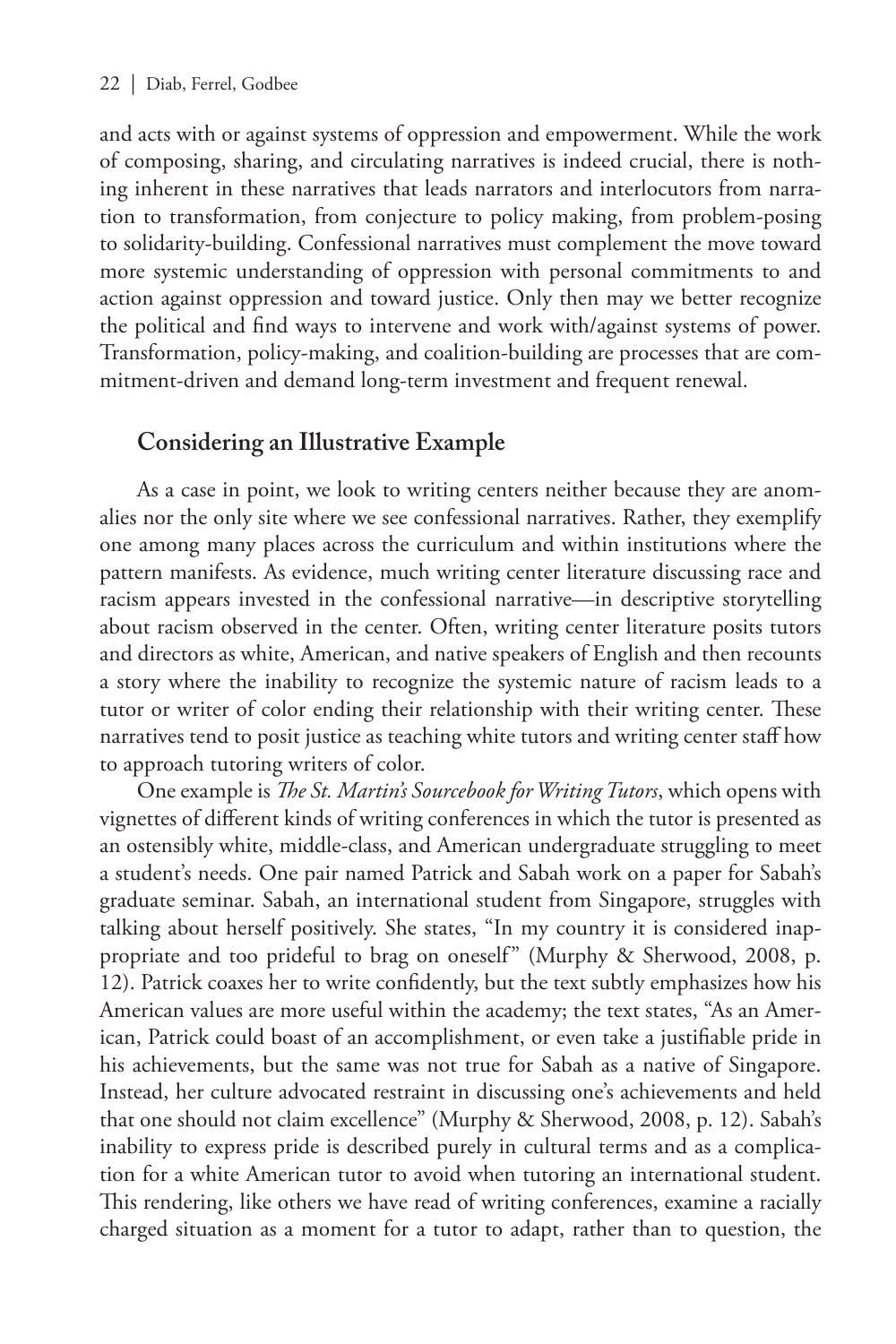systemic nature of power in tutoring. The global is collapsed and dismissed into the local. One-time strategies of avoiding or downplaying racial tension in conferences trump long-term, expansive, and explicit ones.

In many staff education texts and handbooks that exist in writing center studies, the influence of tutors' identities on writers' self-disclosures is never discussed. The common characterizations of tutors and writers not only ignore the needs of tutors of color and international peer tutors, but also invest in and rely on white privilege and power. These narratives position students of color as liabilities to writing center discourse, resulting in a polarized/polarizing dynamic of liability where racial privilege emerges and is affirmed. White tutors, in turn, learn to work with writers of color and multilingual writers with a set methodology that limits the flexibility that marks good tutoring practice. Relying on the confessional narrative in our literature, conference spaces, and interpersonal relationships gives us a false sense of one-time, interventive response to racism, often fueling frustration when the "problem" of racism isn't immediately solved. These narratives do little more than reveal the presence of racism and express displeasure in its appearance at specific moments, in specific writing sites/spaces.

Narratives, in this sense, further the idea of individual (rather than systemic) racism, indicating that change can be made by focusing our attention on "the racist" out there or celebrating the "racially conscious" in here—picking up the ways we are trained to see "the racist" as the other, the few, and the obscure rather than thinking of "racism" as very much our own and embedded in all our everyday interactions. Illustrating the limits of the confessional, these narratives keep us in the realm of the (individual, local) problem, and they fail to move us toward articulations of our commitments or considerations of what ought to be. In effect, they hinder important self-work and work-with-others.

#### **Shifting the Narrative and Its Uptake**

How do we move beyond confessional accounts to truly transformative narratives? To shift our uptake of narratives, we need to recognize the political and global aspects of largely personal and local accounts. Indeed, confessional narratives share a larger purpose, as they are often written in response to two frequent critiques of antiracism work. The first dismisses manifestations of racism or other forms of oppression as relics of the distant past and as random, individual occurrence. The second argues against this work on the grounds of its relevance to composition and rhetoric studies and writing center work and scholarship. (Villanueva's piece counters the former, and the CCCC Diversity blog has sought to counter the latter.) These dismissal and jurisdictional arguments miss two key points: (1) the local is global, and (2) the personal is political. First, scholarship has well articulated the nature of racialization and racial formulation, pinpointing "that racial identities and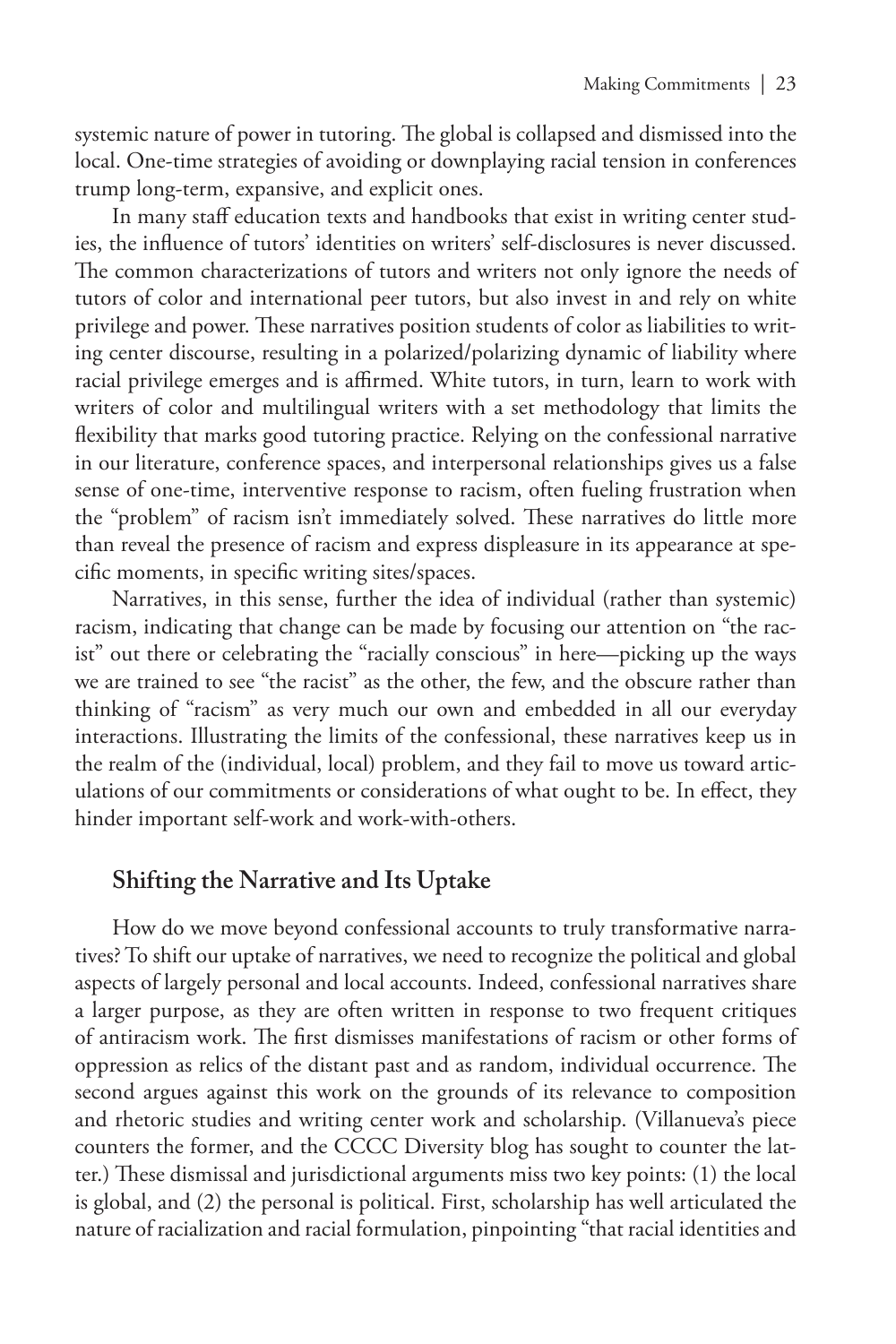the social meanings attached to racial groups are widespread and deeply embedded in social, educational, political and economic institutions" (St. Denis, 2007, p. 1071). Local articulations of racism can never be separated from national and international racial formulations. The decoding of the political nature of race issues evoked by individual and local narratives are crucial at this point in history where boundaries between peoples around the globe are shrinking. If we see that our goal is to teach more than reading and writing as techné and instead to invest in citizens who can participate in and enrich deliberative democracies (which is essentially a political project), we indeed need to recognize that "race issues cannot be treated as strictly local, for they are also caught up with national and international power relations" (Thompson, 1997, p. 9). Second, the political is always experienced on a personal level when people feel that their aspirations are undermined, stifled, or thwarted by political formulations that reproduce specific power articulations. Personal accounts can help us identify with the variegated nature of oppression.

Both global and political aspects of the local and personal account call for a different kind of engagement that willingly commits to listening and being disturbed (e.g., embracing a "willingness to be disturbed") by what narratives uncover as they testify to our increasing racial consciousness and commitment to racial equity. Through listening and reflective response, we can move from the realm of narrative as a personal account to narrative as collective, transpersonal, and resistive knowledge. If we choose to listen rhetorically to the narratives and recover the shadows of discourse they answer (or are perceived to answer), we might reconsider how we recount and redirect uptake. Collective interpretation of narratives—that is, testifying and processing together—is crucial to collective recognition of our problems, our commitments to counter them, and our efforts toward making commitments actionable. Only when we dare to confront racial ideologies can we fully tell a transformative story, a story that is not just confessional. Then, telling the story is an attempt at re-cording the ties we create with stories we choose to tell—toward motivating and grounding our actions.

While nothing in writing narratives inherently pursues the long process toward racial justice, we value narratives and see how they can be used toward pursuing our commitments—particularly when we choose to capitalize on their power for understanding the process (the means) toward change (particular ends). Narratives *can* be an important first step, particularly when written and told for self-reflexivity, but they do not constitute the entirety of antiracism work. Reframing the uptake (ours and others) to the narrative itself requires an *attitudinal* and *action-oriented* shift. It is this shift that can lead us to re-write our narratives as we move toward racial justice.

To make our commitments to racial justice actionable, we need to disrupt confessional narratives in order to move collaboratively toward an actionable stance. We also need to shape-shift, to re-narrate stories that capture our vision. Much like the "trickster moments" that Geller et al. (2006) urge readers to embrace and seek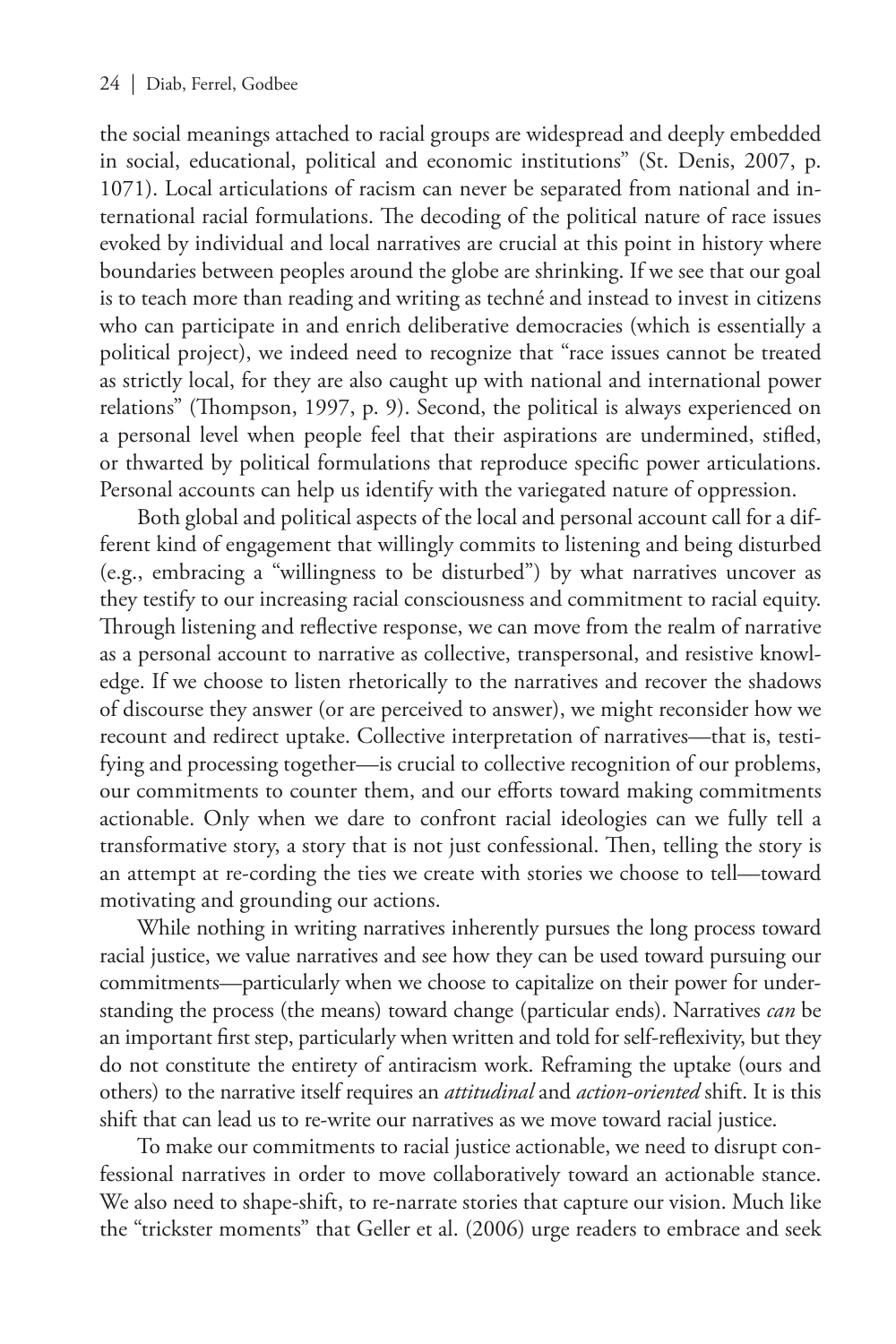out, we pursue narratives that "can be generative, can nudge us to be mindful, to notice more" (p. 17). And, like The New London Group, by utilizing Design to improve Available Designs, we want to be "designers of our social futures" (2002, p. 36), focusing on rhetorical, systemic, and institutional work that makes "our working lives, our public lives (citizenship), and our personal lives (lifeworlds)" (p. 10) more racially just. Toward acting on these goals, in what follows we argue for cultivating the stance of willingness to be disturbed. We then propose three interdependent rhetorical moves that have the potential to re-design, transform, and move us closer toward racial justice. Namely, these moves are (1) embracing a willingness to be disturbed (2) articulating our commitments, and (3) making these commitments actionable. By no means are these final points of our thinking or in our long work together, but they are, we hope, valuable in proposing the types of self-work and work-with-others (e.g., intrapersonal, interpersonal, and institutional work) needed to engage in everyday/over-time, local/global, personal/political antiracism. We start with the first move: embracing a willingness to be disturbed.

### **Embracing a Willingness to Be Disturbed**

As we work together to restore hope to the future, we need to include a new and strange ally—our willingness to be disturbed. Our willingness to have our beliefs and ideas challenged by what others think. No one person or perspective can give us the answers we need to the problems of today. Paradoxically, we can only find those answers by admitting we don't know. We have to be willing to let go of our certainty and expect ourselves to be confused for a time. (Wheatley, 2002, p. 34)

A willingness to be disturbed underlies the work of articulating and making commitments actionable, as we are often challenged, confused, and even disturbed at times—wrestling with our personal narratives, our racialized positions in the world, and our relative power and privilege. Through choosing to be willingly disturbed, we have come to believe, as Wheatley does in *Turning to One Another*, that "[c]uriosity and good listening bring us back together" (2002, p. 36). Our willingness to be disturbed and our willingness to listen help us overcome seemingly insurmountable divides in the face of institutionalized racism enacted daily through a series of ongoing micro-aggressions and micro-inequities (Sue et al., 2007). Willingness to listen and to be disturbed makes us develop ways to resist how these micro manifestations of aggressions and inequities recycle their ever-present historical legacies.

We follow Wheatley's challenge to embrace a *willingness to be disturbed* to sig-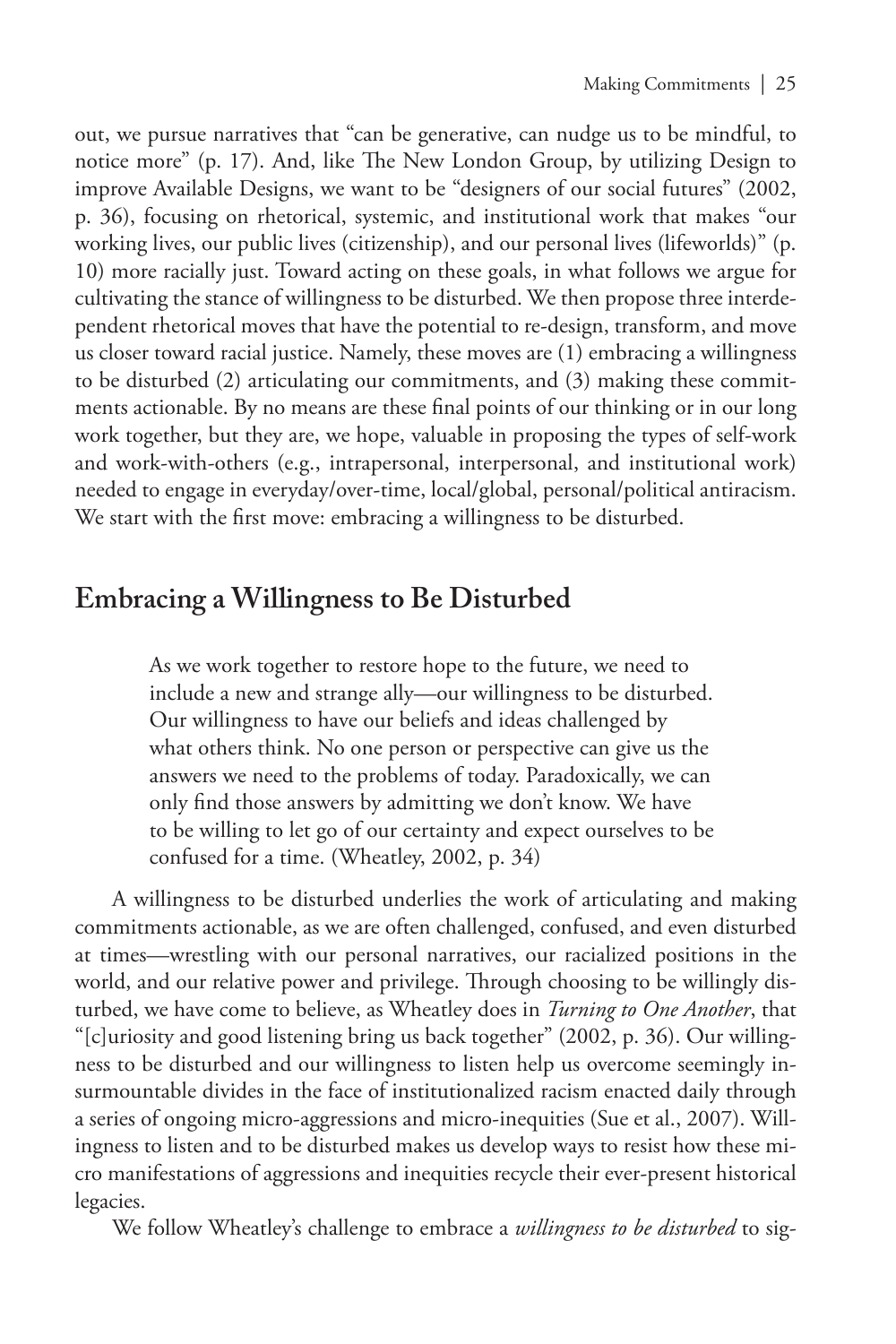nify the important role self-work plays in our project. Like Wheatley, we value encountering disturbances because doing so helps us "see [our] own views more clearly," and is "a very useful way to see invisible beliefs" (2002, p. 36). Entering into the work with a willingness-to-be-disturbed stance signifies that personal epistemologies are part of systemic racism and oppression. This willingness also signals an openness to dialogue and a recognition that antiracism work is messy and ongoing. Antiracism is not a one-time deal: we are here with each other and with others to learn, to recommit ourselves, and to work toward making our commitments actionable in our lives. We strive, therefore, to confront our individual and collective fears and respons(a/i)bilities—work that we have found necessitates a willingness to be disturbed, as Wheatley calls us to. We believe that disturbances are productive places from which we can clearly articulate and act from our commitments.

## **Articulating Our Commitments**

Just as it is important to open to a willingness to be disturbed and to move beyond confessional narratives, we see a need to articulate our commitments so that we can make them actionable. What grounds our vision and guides our process of embracing and sustaining the work of antiracism? The act of articulating (and re-articulating, regularly) our commitments is important for ensuring ongoing engagement with antiracism rather than a performance that is easy to drop in and drop out of. Further, we have found that it's not enough to engage *just* in a "critique of" or "action against" racism (or stances that make us complicit), but rather we need a positive articulation of "critique for" and "action toward" to keep our eyes on the *ought to be*, to pull from Horton (1997), Mathieu (2005), Branch (2007), and others.

Put simply, our shared commitment is to equity, to justice, to humanity. Work for antiracism is simultaneously work for racial justice and, as we understand it, work for social justice broadly, as our identities overlap and systems of power and privilege are intertwined. Equity work is always incomplete and involves always striving. It is everyday and local, while systematic and institutional. We have come to this understanding through seeing how systemic racism is enacted in small, regular, and everyday micro-inequities and micro-aggressions—bias enacted often not through conscious intent, but through the normalization of inequitable experience and seemingly small, though consequential, acts (see, e.g., Rowe, 1990; Sue et al., 2007). As we work at unlearning white supremacy and undoing this everyday racism, we engage in a process of tracing how systems of power and privilege work similarly, and yet differently, across enactments of oppression based on (assumed) group memberships. Therefore, the work of articulating commitments involves deep, iterative self-reflexivity. This involves, for example, asking questions of ourselves, such as the following: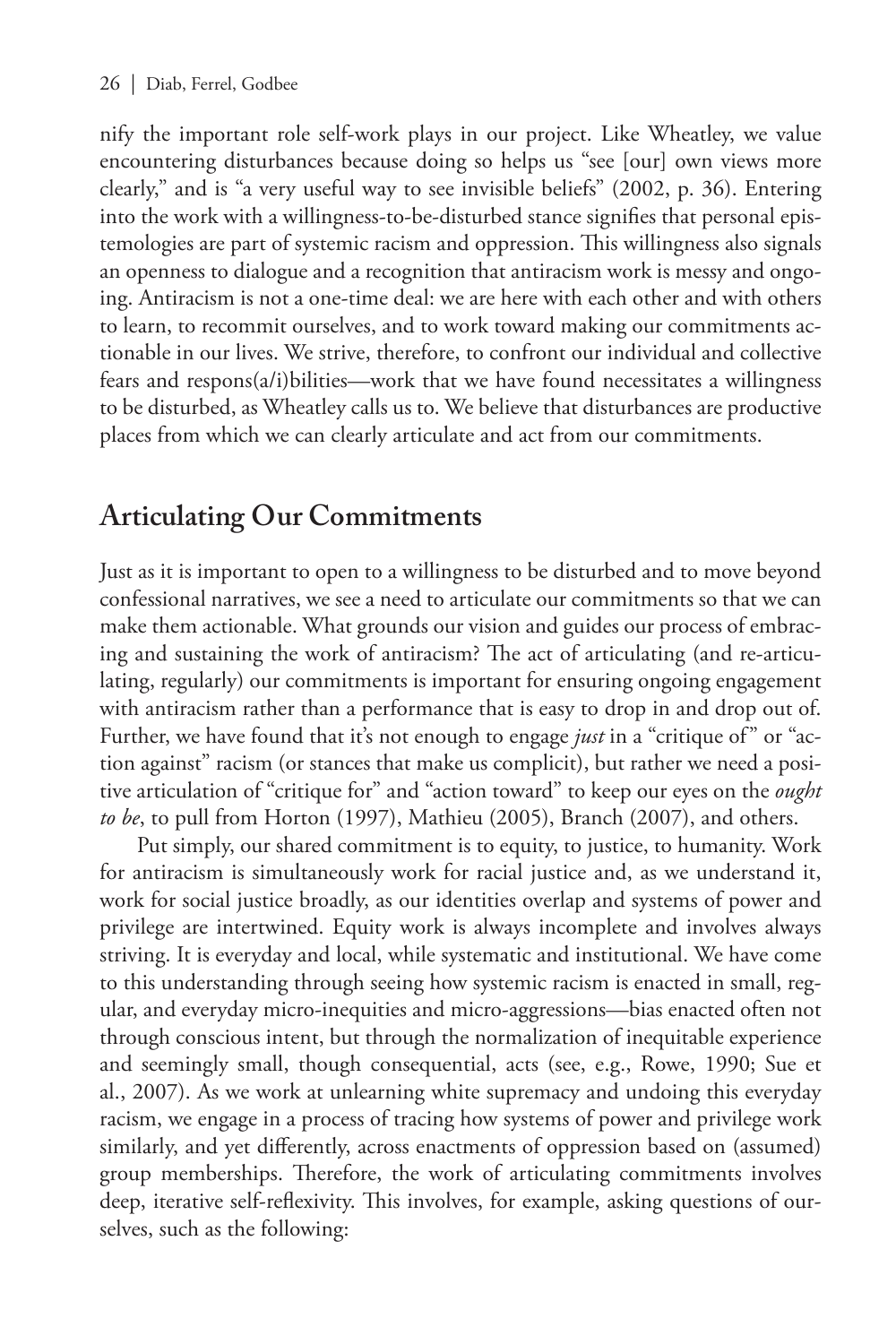- *• Values:* What values, attitudes, and actions *can* and *must* we practice for racial justice?
- *• Emotions:* How can we experience and act from joy in the pursuit of justice, and how can we mobilize joy to sustain and leverage our commitments over time?
- *• Relations:* What networks best fuel—sustain, support, and nourish—our actions so that, for instance, time is spent caucusing (e.g., whites building solidarity with other whites committed to racial justice) and in building cross-racial coalitions and meaningful relationships?
- *• Conditions:* What conditions enable the development of beliefs/values, attitudes, and actions consistent with antiracism? What conditions foster cross-racial relations? What conditions best sustain and motivate ongoing action and activism?

These questions cover a huge territory, but each question reflects our understanding of the multi-dimensional work of making commitments actionable, which comprises (1) intrapersonal self-work and (2) work-with-others on both the interpersonal and institutional levels. We turn next to these dimensions in which we see possibility for making commitments actionable.

## **Making Our Commitments Actionable**

Our proposed multidimensional framework grows out of and responds to the need for *dialectical thinking*—residing in a liminal space of both/and. Drawing on Papa, Singhal, and Papa, we understand the dialectic *not* as simple dualisms, but as processes with four elements: "(1) contradiction, (2) motion, (3) totality, and (4) praxis" (2006, p. 43). Together, these elements help us understand how seemingly contradictory stances and moves are not only necessary, but mutually constitutive and supportive. Dialectic thinking is a strengths-based approach toward personal and micro-level change with the goal of influencing political, institutional, and more traditionally conceived macro-level change. The dialectic approach helps us value where we are and, at the same time, aspire toward where we'd like to be. This means appreciating what has been learned and also setting goals toward observing and intervening more frequently and in more nuanced and timely ways.

We are drawn to dialectic thinking largely because it allows us to see the productive tensions between critique and action. We can neither be so drawn to the realm of critique *against* that we miss other ways of taking action with others, nor can we be so focused on outward action that we lose critical, introspective reflection upon our methods, processes, and goals. As an approach for making our commitments actionable, the dialectic allows us to understand the importance of self-work alongside work-with-others, two ways of conceptualizing critique-and-action that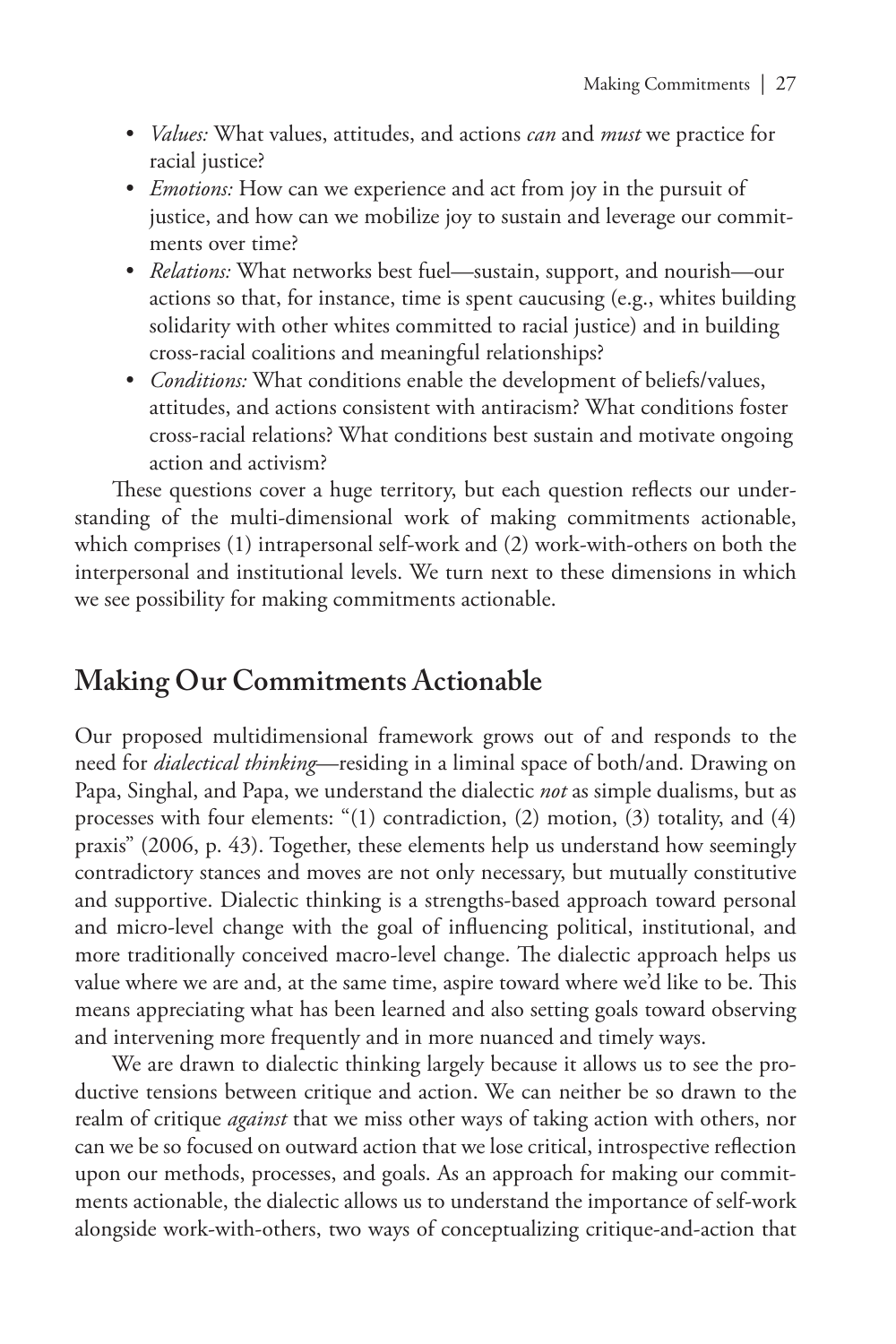we explore in what follows.

## **Doing Self-Work**

Dialectic thinking directs our attention toward the important role of intrapersonal self-work—or individual "self study," with the goal of building self-reflexivity—and occurs alongside work with others. This self-work entails an investment in a serious, processual self-reflection and a rich dialogue with the self about how we think, how we feel, and finally how we invent time and space as lacking or available. The following sections reflect this process of self-reflection, which involves, among other considerations, the work of cultivating emotional intelligence and finding both time and place for the work. We offer these examples to begin operationalizing our commitments and understanding self-work as action-oriented and valuable.

#### **Cultivating Emotional Intelligence**

We have found that self-work often begins by being attentive to our emotions—that is, checking in about not only what we think (head) and plan to do (hands), but also how we *feel* (heart). Emotional intelligence refers to our ability to recognize and to manage effectively our emotional states, and it relates broadly to "self awareness, self management, social awareness, and the ability to manage relationships" (Goleman, 2006). We can cultivate emotional intelligence through self-reflection and deliberate attention to the nature and function of our emotions, especially anger and joyful commitment—two emotions we explore here. We reference anger and joyful commitment because they represent two different ends of the spectrum, noting how each can be a generative force that helps us work to attain racial justice.

Recognizing our own emotional responses helps us to act even through uncertainty. This reflexivity springs from a recognition of the generative potential of emotions. Reflective recognition of our emotional states helps us to take up a productive, albeit discomforting, liminal stance. From this stance, we can ask ourselves many questions: Can we reside in a place of creative possibility, while naming our range of emotional responses (e.g., *anger* because of oppression; *frustration* because we are not doing enough; *hurt* because we are misunderstood)? Can we reflect on what positive/negative emotions have to teach us? Are we *acting*, *reacting*, or both*?*  These questions are partly informed by Lorde's (1984) essay, "The Uses of Anger: Women Responding to Racism," in which she explains how anger (even fury) is an appropriate response to racism. These questions are also informed by Buddhist monk Nhat Hanh's book *Anger* (2001), which discusses the need to *acknowledge* and *care for* one's anger the way we would care for a broken leg (and not hide,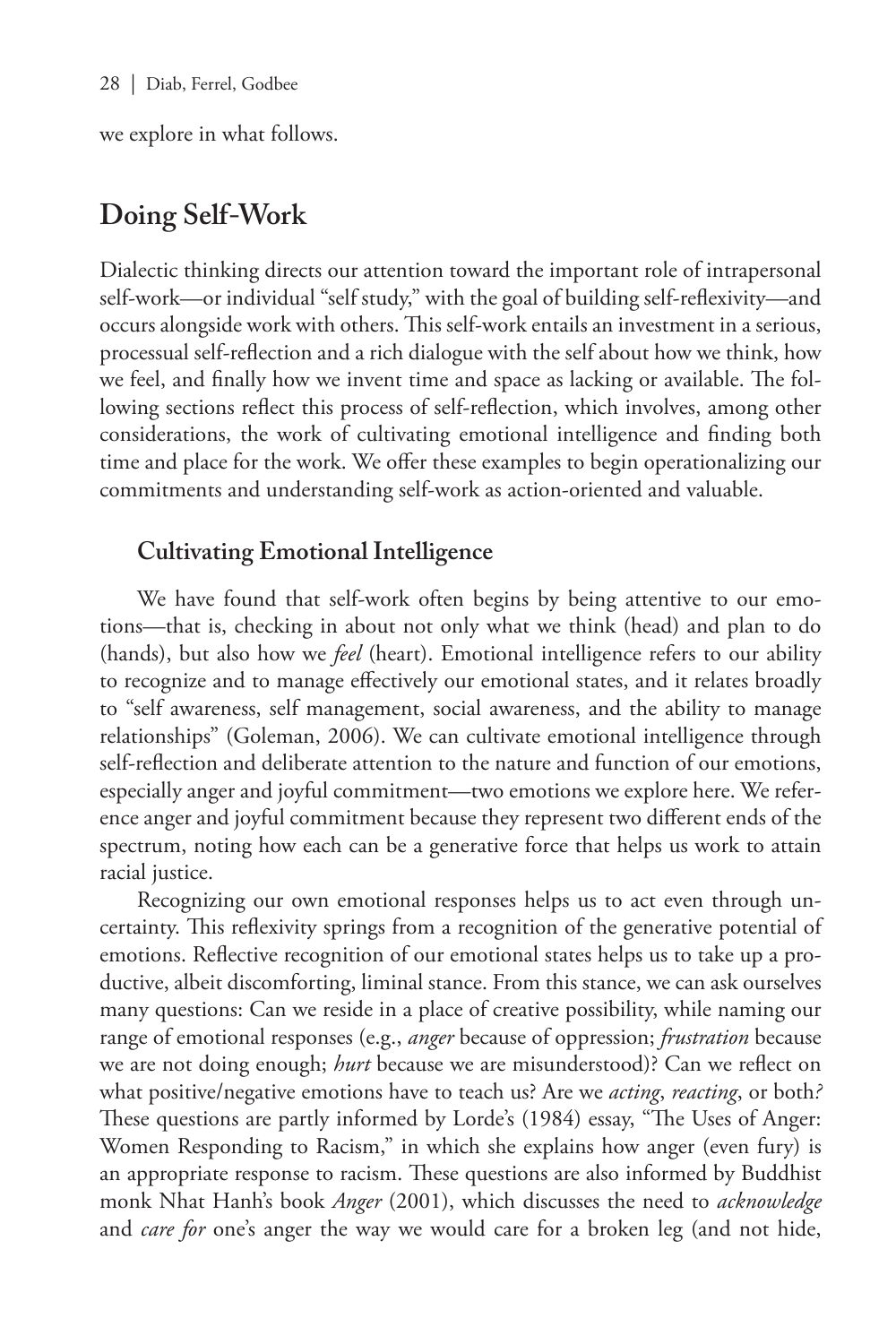neglect, or cut it off). Both Lorde and Nhat Hanh are powerful activists who recognize the generative force that resides in our uses of anger to move ourselves and others forward. This *moving forward* is not automatic though. Because harnessing the generative potential of emotions is neither automatic, dispensable, nor easy, we must intentionally attend to connecting our head, heart, and hands, while reflectively renewing our actionable commitments.

Reflecting on the uses of anger, we seek to come to a place where we are less resigned to the presence of racism and other oppressions. Racism shifts and changes and may seem impossible to quantify or truly represent; it is false to say that "we're in a better place" now than we were fifty years ago. Many of us who work to end oppression come to places where we have little more energy than to recount the oppressions we see, to patch and piece together solutions for people wronged by our institutions, and to choose which oppressions in our life we have the time to battle. For example, while writing this, laws like Arizona's HB-87, Alabama's HB-57, and Georgia's HB-87 (copycats of Arizona's bill) legislate racial profiling and discrimination and, in effect, write into law the association of whiteness with citizenship. We must balance anger with the works of faith: our seemingly small interventions will bring tides of change in the years to come.

Antiracism is so often associated with struggle, yet acts of struggle—and especially of resistance—can be full of joy, excitement, learning, and growth. We recognize that these emotions, though at very different ends of the emotional spectrum, teach us and help us act toward a more equitable and just world. Inspired by the work of Martin Luther King Jr. and by Buddhist teachings, Hartnett (2010) writes about the need to commit ourselves to activism while caring for ourselves and others. "Joyful commitment," writes Hartnett, "asks us to pledge ourselves to work for social justice and for personal growth, to be both radical in our demands and gentle in our demeanor, both outraged by inequality and oppression and joyous in our commitments to end them" (p. 71). As such, functional, generative uses of anger and the move toward a joyful commitment nourish our spirit. Functional, generative uses of our emotions offer transformation that can both result from and sustain the pursuit of racial justice. We find that cultivating emotional intelligence is important for inspiring frequent re-commitment, for sustaining us, and for building strength for the long haul.

#### **Finding Time and Space**

For the most part, the self-work involved in cultivating emotional intelligence comes neither easily nor naturally. We often find any number of priorities claiming our attention, so it's necessary to devote time and space not only to the work of antiracism, but especially to the self-work required for actualizing our commitments. So we find that part of self-work is about dedicating the time and space for ongo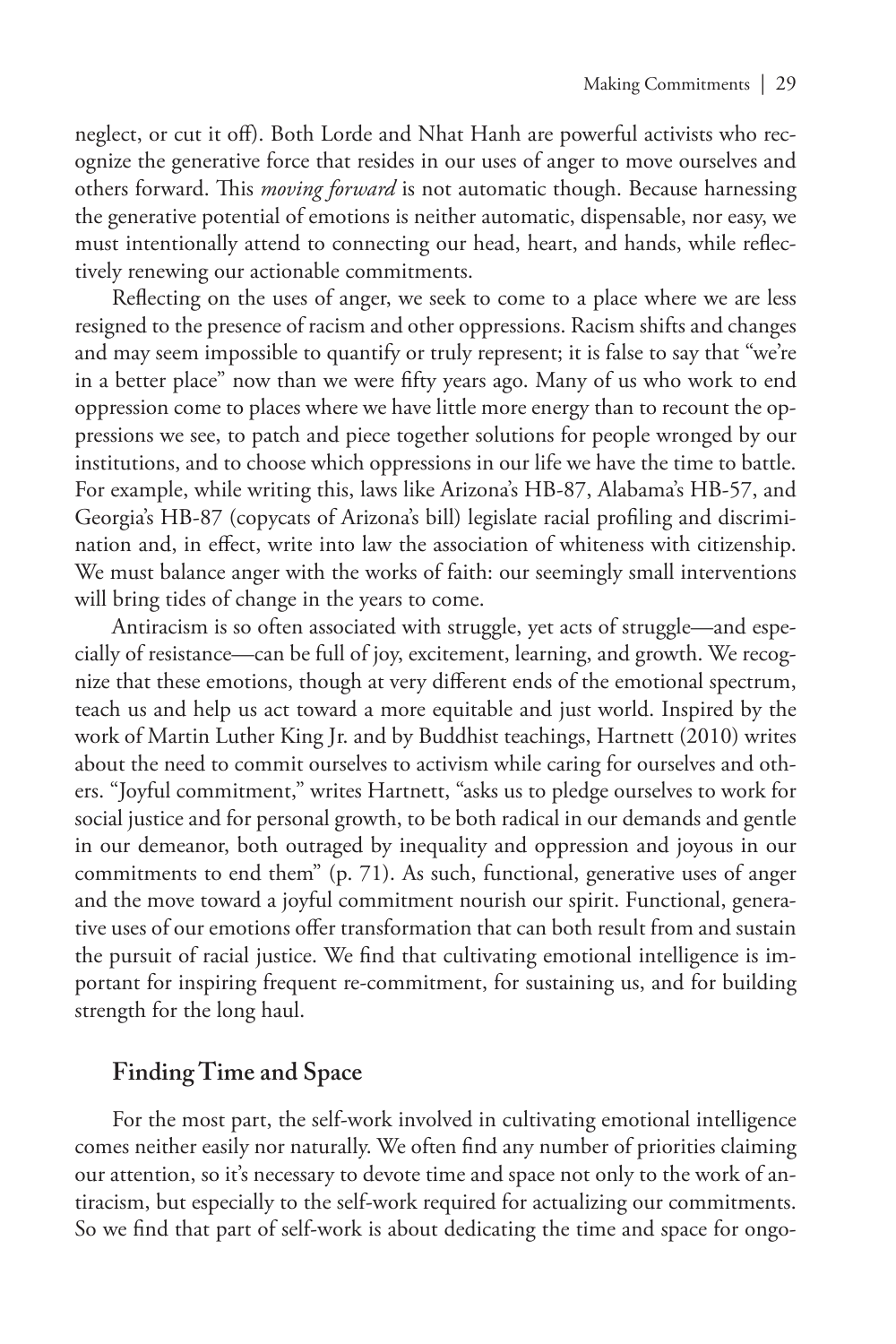ing reflection—reflections on one's own positioning and power, on one's relations and ways of relating, on one's participation and leadership, and on so much more. Finding time and space for self-work is perhaps most important when it is in such limited supply and when self-care is considered a privilege in and of itself. The dialectic helps us see the value in *prioritizing time* for self-work, as this work informs and strengthens work-with-others. Similarly, the dialectic helps us to understand the *importance of holding space*.

Racial justice work often does not receive the time and attention it should because it is often seen as *in addition to* other responsibilities. Geller et al. (2007) write that many writing center directors—and, by extension, writing program administrators (WPAs)—feel they do not have time for anti-oppression and antiracism education for their tutors (and consequently for themselves) because ending racism is posited as a Sisyphean task that is overshadowed by the other pressures and mandates put on writing units at their academic institutions. Thus, we look for ways to make antiracism part of every task and to articulate the goals of antiracism as central to our writing programs, teaching, and scholarship. To do this, we need to hold time and space to get out of our normal, local, and patterned contexts to think with each other about how our commitments can become *integral to* all responsibilities. We need the time and space with allies to discuss matters and plan action that can jumpstart change. We need the time and space to help us deepen our commitments, creating really important synergies and partnerships. When in the absence of the luxury to participate in (inter)national networks, we must work harder to establish local networks.

As we work against oppression and for social justice, we complement self-work with work-with-others. The cumulative impact of cultivating emotional intelligence and finding time and space to renew our commitments can help us work with others differently and more effectively. Through the dialectic, we see that action-oriented self-work is every bit as important as working with others. The ways we do this work may align, overlap, and even diverge. At times, self-work may become the central means for articulating and pursuing our commitments, while at other times, we may be largely engaged in outward-oriented partnerships or institutional work. What is important to note is that each actionable move necessitates, informs, and strengthens the other.

## **Doing Work-with-Others**

As a complement to and extension of self-work, we recognize the need to do interpersonal and institutional work within groups and across groups, which is crucial to systemic intervention toward racial justice. This complementary work not only differs from self-work, but also necessitates ongoing reflection on *the means* and *the*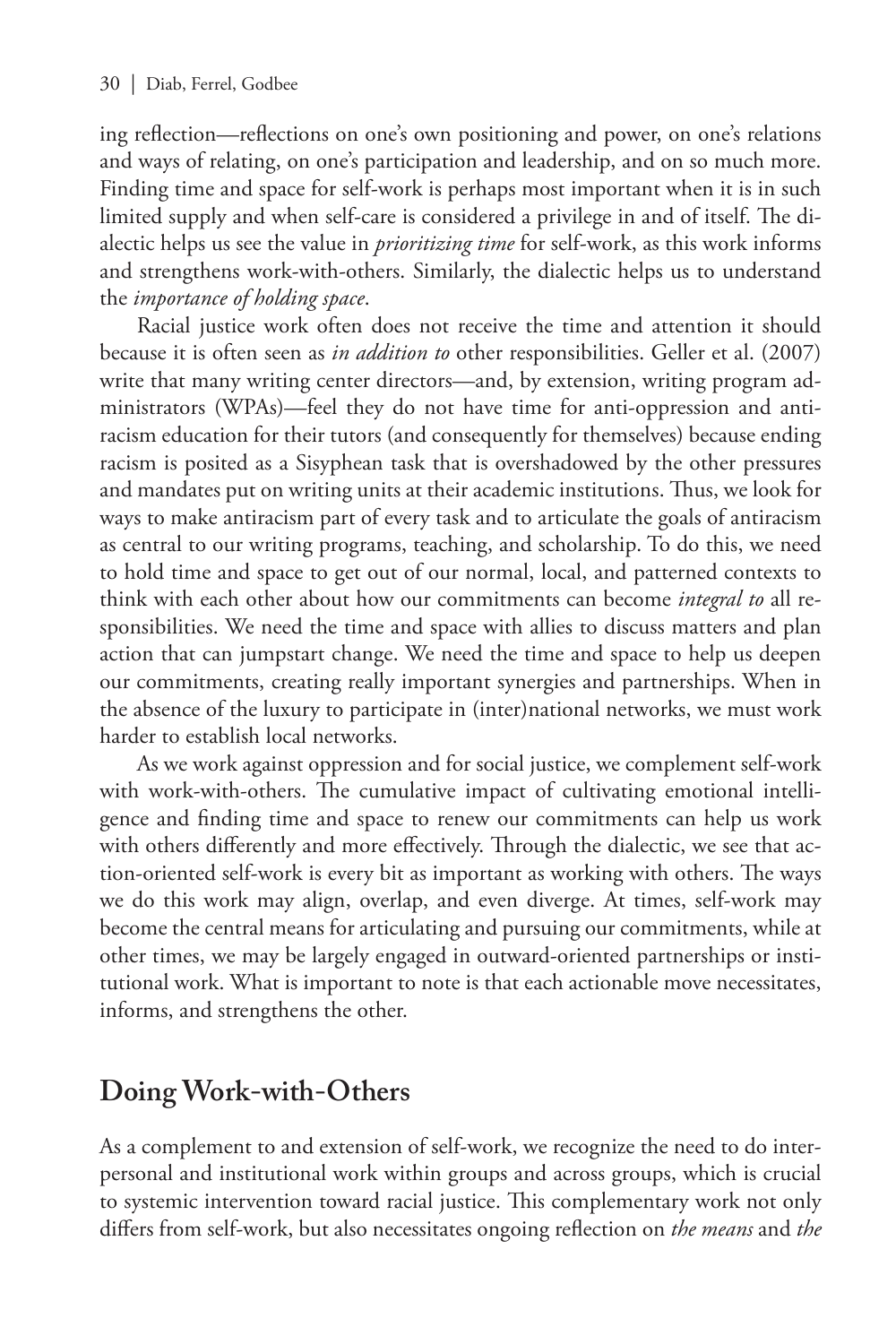*ends* of collaboration, participation, and leadership. Too often in doing antiracism, we skip over the various types of work-with-others, which we here are trying to tease out and attend to with care. Working with others has many dimensions: cognitive, affective, and processual/procedural. Such work also balances dialectic possibilities like responding tactically, while planning strategically; being in-the-moment, while thinking long-term and working over-time; attending to interpersonal dynamics, while taking on institutional leadership. This multidimensional work is facilitated by two conditions: namely, creating and holding space for self and other and listening rhetorically. First, we would like to create more space for self-work with others who can help us listen more and more deeply to the "disturbances" in our accounts, to the articulations of our commitments, and to the moves toward making those commitments actionable. We need to hold space so that we can engage with others in critical, reflective, courageous dialogues (Singleton & Linton, 2006) about power—both in the sense of privilege and power *over* and in the sense of power *with* and *for*. Second, as we work with others, we need to attend to the relational and affective work involved in creating racially just institutions in which all members' rights are realized. In making institutional change, we must reflect on and recognize power relative to others, which involves deep attention to the *right to tell* and the *obligation to listen*. As we describe below, some of these moves are procedural, some interactional, some rhetorical—and all informed by the dialectic approach.

#### **Doing Self-Work with Others**

In this section, we focus on two (of what surely are many) dimensions of working with others toward social justice. These are (1) critical reflection on one's own power, privilege, and positioning and (2) taking care of the collective. These dimensions show the need for self-work with others to be reflective, dialogic, and affective, as well as ongoing. This work cannot be a one-time deal. As we care for ourselves, we care for others, and others care for us: care toward intra- and cross-racial solidarity can only be built through ongoing self-work, courageous dialogue, and the willingness to be disturbed.

#### **Reflecting Critically on One's Own Power, Privilege, Positioning**

When working with others—both through caucuses (i.e., within one's racial membership group) and through coalitions (i.e., in cross-racial collaborations), critical reflection on one's role is important for building solidarity and sustaining relations toward collaborative work over time. Recognition of power and privilege, especially our own, is difficult but doable and indispensable in work-with-others. Though it is possible to train oneself to notice how we articulate power, it is in relation to others that we tend to *make claims about* or *use* our power. Critical reflections on power—and the manifestations and implications of power *over*, *with*,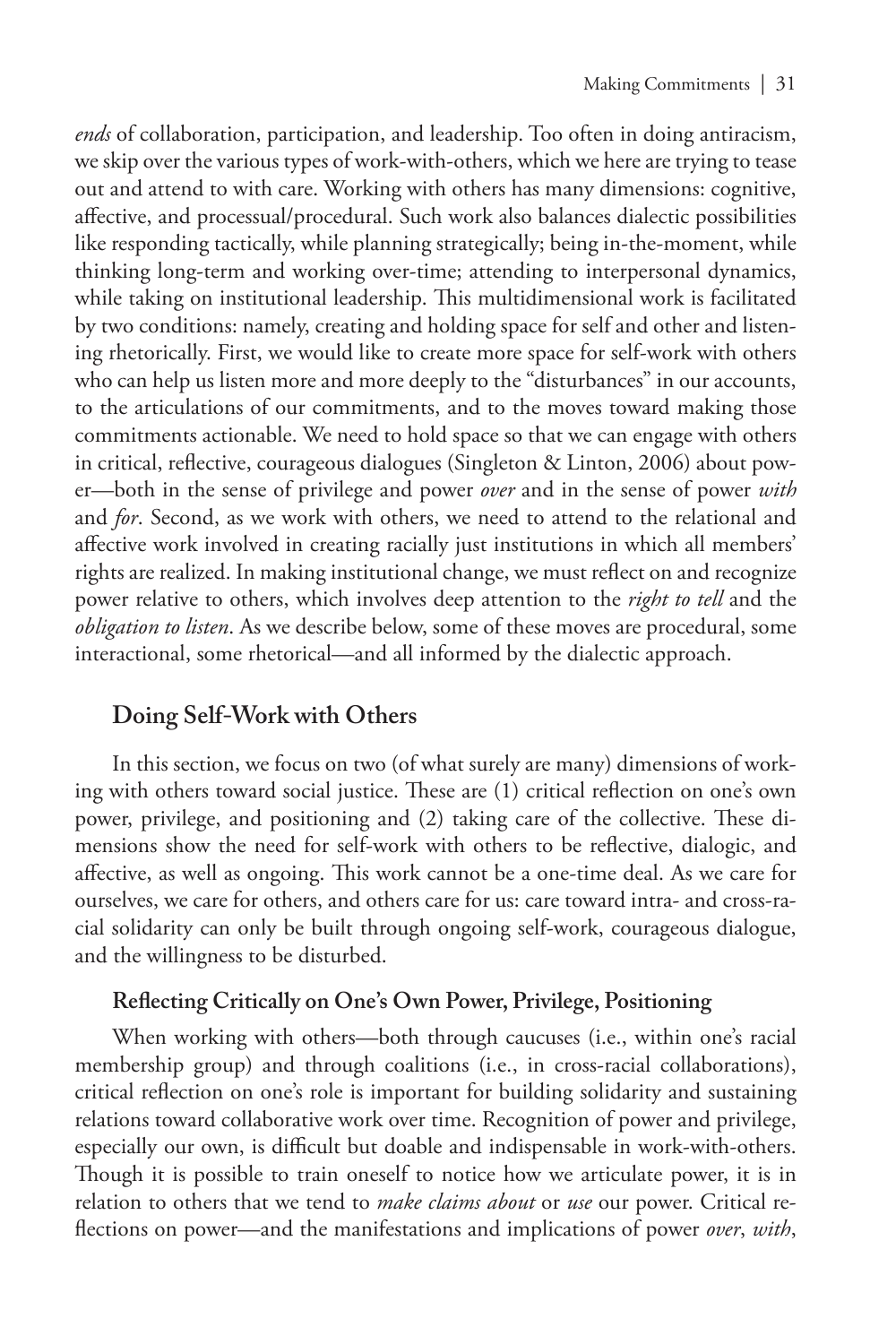and *for*—are essential to antiracism. These reflections not only teach us about the logic of oppression as a discourse—a dynamic articulation of collective power *over* and power denial—but these reflections especially show us how our own power makes solidarity possible. In other words, the very same power *over* brings to sharp relief how commitment makes solidarity (power *with*) for racial justice (power *for*) possible and necessary.

Fortunately, we often find ourselves situated to make commitments to fairness and justice actionable. This often happens when we choose to be in the generative place of being teacher/learner with our colleagues and students—for example, when we interrogate with others what it means to be a confidant and, in turn, an ally. The ally role is not a role that one should enter without giving thought to the harm as well as the good that can be done. In the case of antiracism, well-meaning white folks can do damage when acting only on what *they* see as the right thing to do in terms of racial justice without listening to folks of color. Instead, to prevent the hurt that eliminates the possibility of cross-racial solidarity, whites need to recognize that in working with others, there's a need to appreciate, to challenge, and to be willingly disturbed. When it is well used, the ally role is relationally intelligent and can open much possibility. But when it is not done well—that is, without critical reflections on one's power, privilege, and positioning—it can hurt ourselves and others and get us further mired in the mud of institutionalized racism.

Doing self-work with others involves ongoing care-full self-reflection that takes place, in part, through courageous dialogues. Institutes, retreats, and seminars can play important roles, for example, in facilitating and supporting reflective selfwork, while establishing networks of colleagues who can help us look, look again, and listen more carefully than we probably would on our own, in the everyday context and rhythm of life. National and international networks can support everyday activism in local contexts and help to build disciplinary and cross-institutional change. Further, within these networks, we can c*ourageously* confront our own prejudiced assumptions. To do so, we need equally to learn from and listen to others (both within and across racial groups) who can help us realize these assumptions. Collaborative processing leads us to a second dimension of work-with-others: caretaking of the collective.

#### **Taking Care of the Collective**

Effective and sustained work-with-others tends to the needs and the goals of all parties involved. The absence of such attention risks foiling the condition of togetherness that enables a dialogic process in the pursuit of racial justice. This is why it is crucial to complement cognitive, critical reflection with affective and relational resources that we can use to support one another. Community organizers recognize the value of "caretaking of the collective," foregrounding our need to build intentional structures to care for ourselves and each other when engaged in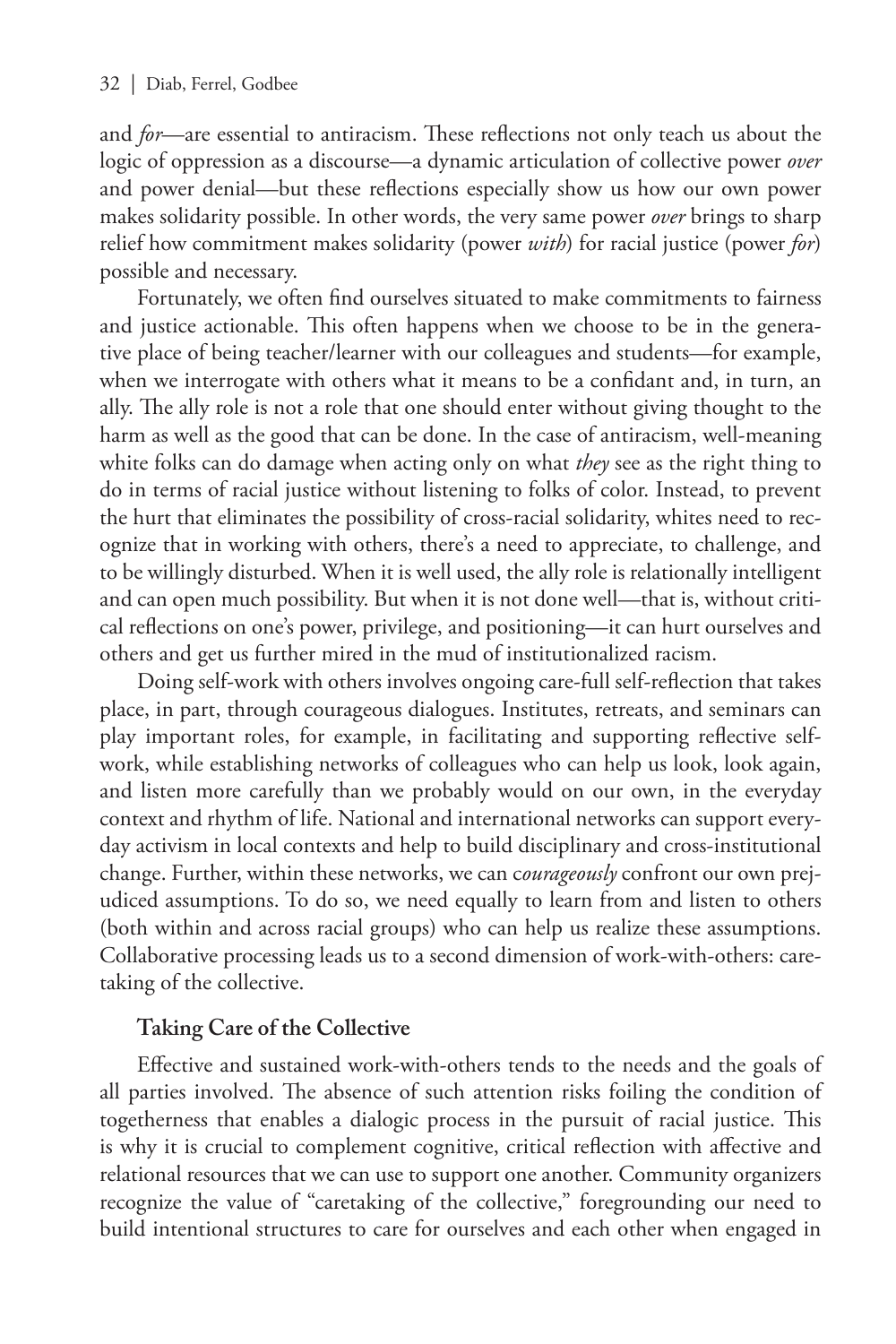antiracism work. We struggle with embodying the wisdom of this notion (the value of caretaking), and it seems that we are not alone, as is evidenced by a question posed to one of us recently: *How do we better cultivate peace within ourselves when we're engaged in peace-work?*

The work of everyday antiracism necessitates the emotional intelligence we've discussed earlier. Knowing when we need to re-fuel is important for sustaining the work, and it is equally important to recognize when others need time to refuel. This self-care can happen with others, as we process together modalities of oppression, while leaning into each other's needs and strengths. At its best, caretaking can facilitate and build a collaborative antiracism network, as partnerships and collaborative leadership are needed for making institutional change. Thinking dialectically, we see that engaging in self-work with others can strengthen work within institutions (e.g., in our classrooms and writing programs), just as working together for institutional change can allow us to do self-work with others. That said, critical reflection and caretaking come into play just as much when working for institutional change: we never leave behind self-work, but carry qualities such as reflection, dialogue, and emotional intelligence with us into more structural ways of making our commitments actionable. Likewise, we continue to find time and space for sustained and commitment-driven work-with-others *institutionally*.

#### **Working Together for Institutional Change**

In relation to institutional change, reflecting on and acting from places of power become essential. As we work with others toward institutional change, the process and result of the dialectic critique against oppression and critique for justice will vary. That said, we work within this dialectic as we articulate and act from our commitments, while also deliberating the consequences of choosing to *interrogate, relinquish,* and/or *use* power (especially when our work seems to reproduce the status quo). To this end, in these final sections focused on institutional change, we complement (1) interrogating power with (2) utilizing power. This interrogation of power *over*, however, can't be done only on a one-with-one level because it creates instances of insulated, local response to manifestations of racism. Instead, we need to make this interrogation structural so that it is independent of any person (e.g., the director of a writing program/center). Interrogating power should be part of an institution's culture, history, and vision—i.e., woven into its institutional fabric.

#### **Interrogating Power**

Our desire to interrogate power directs us to be more deliberate about questioning who, when, how, and to what end power is used in writing instruction, writing programs, and educational institutions more broadly. At times, our response may be troubled by an urge to relinquish power to resist oppression; however, we nei-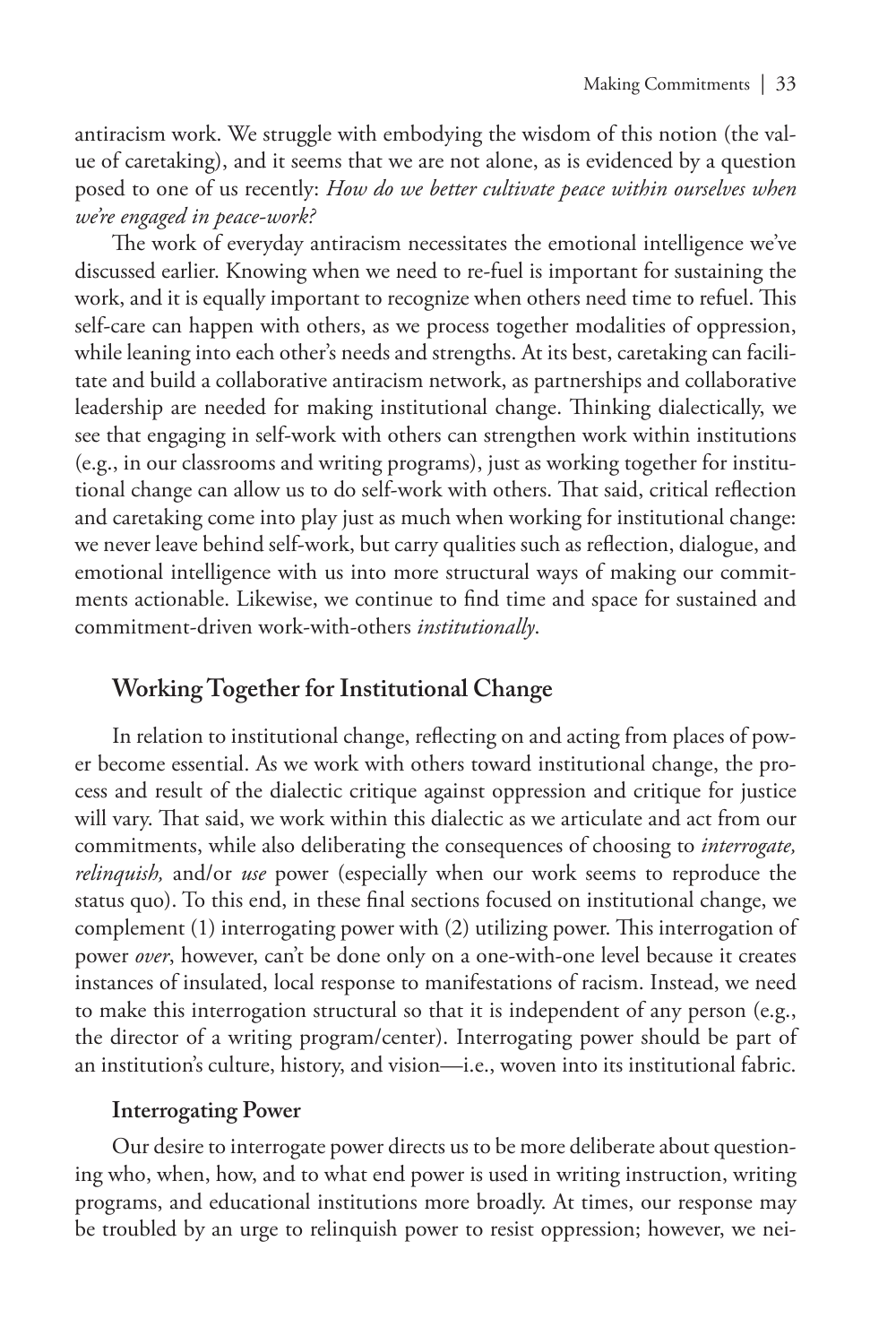ther think relinquishing power is the only choice we have to pursue racial justice (though the urge to do so is understandable), nor is it necessarily useful or inherently altruistic. We can, alternatively, choose to use power *with* one another and *for* the pursuit of racial justice. As power *over* is relational (a relation of domination), so is power *with* relational, thriving when people together are willing to: (1) resist the urge to speak *for* others; (2) embrace the duty to listen to claims of grievance, even when un(der)vocalized; and (3) embrace respons(i/a)bility.

First, power *over* can be interrogated as we resist the urge to speak for. We invoke here Alcoff's (1991–1992) recognition of the very fine line between advocacy and totalizing (reducing and misrepresenting) the experiences of others even as we attempt to be allies. What makes us cross that line—tripping, reproducing, and preventing a discourse of testifying and solidarity? Alcoff offers a reflective process that can start by *at best* resisting and *at least* interrogating the desire to speak for others.

Second, it is almost impossible to resist the urge to speak without embracing the duty to listen. This begs the question: How can we listen better and ask others to listen better so we don't need the "proxy speaker" or the "sponsor"? Rhetorical listening has been addressed well in the literature (e.g., Glenn & Ratcliffe, 2011; Kelley, 1998; Oleksiak, 2014; Ratcliffe, 2005;), asking us to interrogate our assumptions about who has the right to tell and what accounts or interests impede us from recognizing this right. Rhetorical listening invites questions like: Who has the right to tell and to testify? How do we signal a commitment to listen when others' testify and seek to be heard? What is the impact of not telling and not listening? If the process of interrogating power starts with this model of critical examination, it goes deeper and becomes more demanding when we, as Alcoff suggests we do, examine our positions and the tacit ideological discourses that define how we know, feel, be, and—we would like to add here—listen. Alcoff (1991–1992) recommends, therefore, a serious analysis of our standpoint and context, an openness to critique and accountability, and an attentiveness to consequences of our privileges and the affordances of our positions. All enable listening.

Third, embracing responsibility and response ability is part of the dialogic, recursive nature of the work toward racial justice. There are numerous manifestations of the challenge of interrogating power *over*, which we think, when balanced by the choice to embrace joyful commitment, can result in response ability. We've seen white folks start antiracism work and then abandon it: leave articles half-written, committee charges half-met. It also prompts us to think about how white people so often get "credit" for doing antiracism work (i.e., professional credit and academic cultural currency), while people of color are expected and over-required to do "diversity work" without much, if any, credit. And even with the research and many narratives about faculty of color doing "double duty" (Gloria, 1998, p. 37)—that is, over-doing service, advising, teaching, research, and writing work—the problem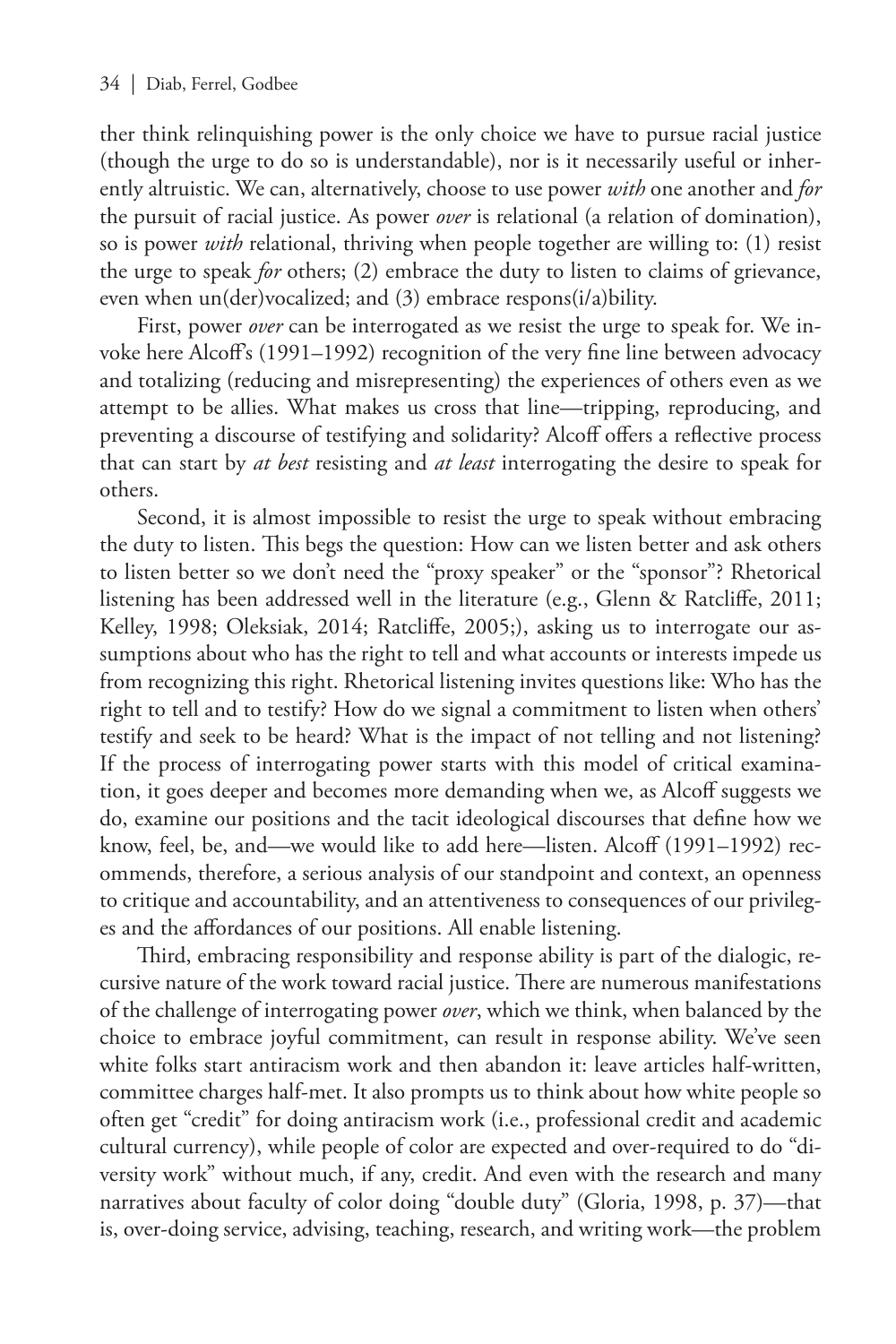is so entrenched that whites committed to antiracism continue to benefit from it. For example, white faculty who write about race and antiracism are recognized for this work and can trace professional gains from it (see, e.g., hooks, 1994). Even when recognizing the problem, whites committed to antiracism participate in and benefit from this structural inequity. Another way of saying the same thing: though whites committed to antiracism participate in and benefit from this structural inequity, relinquishing the work neither alleviates the asymmetrical distributions of responsibility to recover from racism nor does it solve the problem. Rather, it invites us to contemplate a central question: What rhetorical and leadership skills do we need to develop for the kind of solidarity and advocacy toward restructuring/ countering the power of whiteness? We believe these skills come from an approach where we are willing to be disturbed and to let go when summoned to listen. The skills, practice, and responsibility of interrogating power are necessary alongside the skills, practice, and responsibility of using power for wider institutional change.

#### **Using Power**

Because racism is institutional, we believe that a significant part of making commitments actionable must happen within the institutions we occupy and shape. Institutions are big structures full of bureaucracies, and as Fox points out, "Most of us, even in rhetoric and composition, aren't prepared for working in bureaucracies" (2009, p. 15). However, institutions can be changed, and we look for ways to use institutions for greater access and equity. Consider what Porter et al. say about institutions:

> Though institutions are certainly powerful, they are not monoliths; they are rhetorically constructed human designs (whose power is reinforced by buildings, laws, traditions, and knowledge-making practices) and so are changeable. In other words, we made 'em, we can fix 'em. Institutions R Us. (2000, p. 611)

True, not everyone within an institution holds the same power, but we shouldn't allow our individual positions to determine whether we act. When we are in the shadow of power feeling small and subjugated, too often deferral—saying it's not our place to speak/act or it's someone else's struggle—presents itself as an easy move. But why not change our perspective? If we're in the shadow of power, that means we are really, really close to power, and with some creativity, we may be able to make something of the situation.

Teachers, WPAs, and writing center directors are ideally positioned to do institutional change work, forwarding equity and justice goals. And, as Porter et al. write, "for those of you who think such optimism is politically naive and hopelessly liberal and romantic, we believe that we (and you, too) have to commit to this hypothesis anyway, the alternative—political despair—being worse" (2000, p. 611).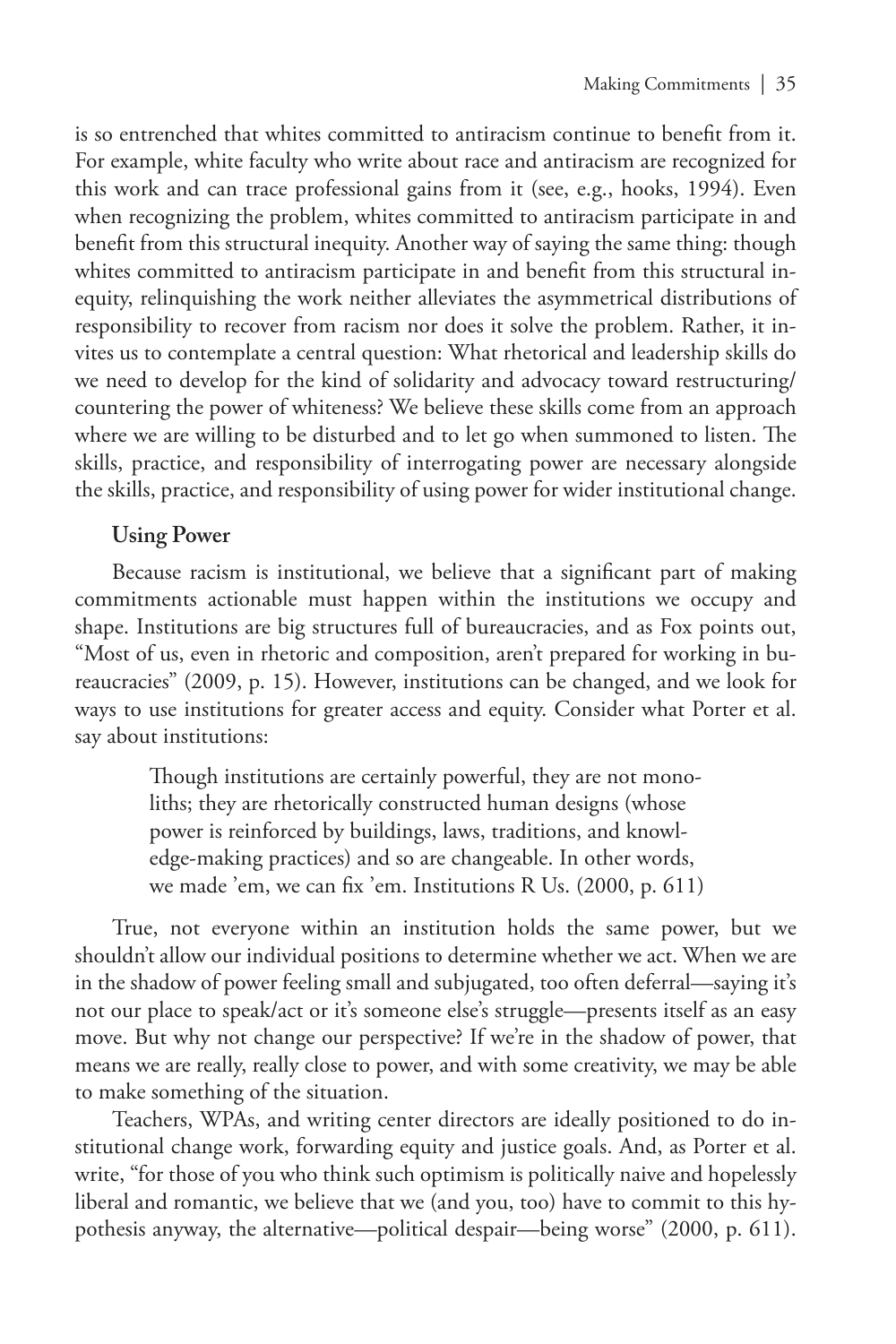Again, though, commitments must be actionable and more than hopeful rhetoric. Within the context of understanding racism as a manifestation of institutional culture, politeness, and silence, we believe intentional efforts must be made to disrupt the status quo. Working toward more racially diverse teaching and tutoring staffs and cultivating the conditions that support racially just pedagogy and administration represent two areas well suited for activism and institutional change.

Faculty, WPAs, department chairs, deans, provosts, presidents, and chancellors occupy positions of power making them responsible for structural components of an educational space. These spaces have the potential to harm, heal, empower, and produce any number of other negative and positive consequences related to race and equity matters. "We cannot remake the world through schooling," The New London Group points out, "but we can instantiate a vision through pedagogy that creates in microcosm a transformed set of relationships and possibilities for social futures" (2002, p. 19). WPAs' conscious work (e.g., toward recruiting, hiring, and retaining a racially diverse staff as well as providing professional development opportunities) can help teachers/tutors confront racism within themselves, their classes/conferences, and writing programs/centers in general.

A specific example of an institutional shift occurs when faculty and administrators think critically about staff in regards to race and other identity memberships. The suggestion to hire more people of color at first seems tokenizing, and this suggestion is potentially motivated by tokenizing efforts. We have seen, however, remarkable shifts through conscious hiring when this hiring accompanies a move toward actively supporting tutors of color and changing the climate of the program/institution. For example, new hires draw in new students and colleagues from their networks, forward new perspectives on what the program/institution should be, and participate in shared leadership. Moving away from attempting to effect change *only* from top-down, one-time efforts and shifting instead toward all-in, long-term approaches helps us change the culture of a writing program and higher education as a whole, mitigating the disappointment accompanied with slow change.

Documents like "Continuum on Becoming an Anti-Racist Multicultural Institution" (Crossroads, n.d.) show the gradual nature of change and specify fundamental, observable markers of institutional change, but even such carefully constructed documents sometimes contain ambiguity, which represents both an entry into dialogue and potential impediment to action/goal actualization. Using power to effect change institutionally involves work-with-others in which we act based on commitments. Careful articulations—combing over word choice and phrasing go hand-in-hand with the dialectic of interrogating and using power. These are different manifestations of power, which remind us of the role intrapersonal selfwork plays when working with others, both interpersonally and institutionally. The many ways in which we make our commitments actionable—many of which are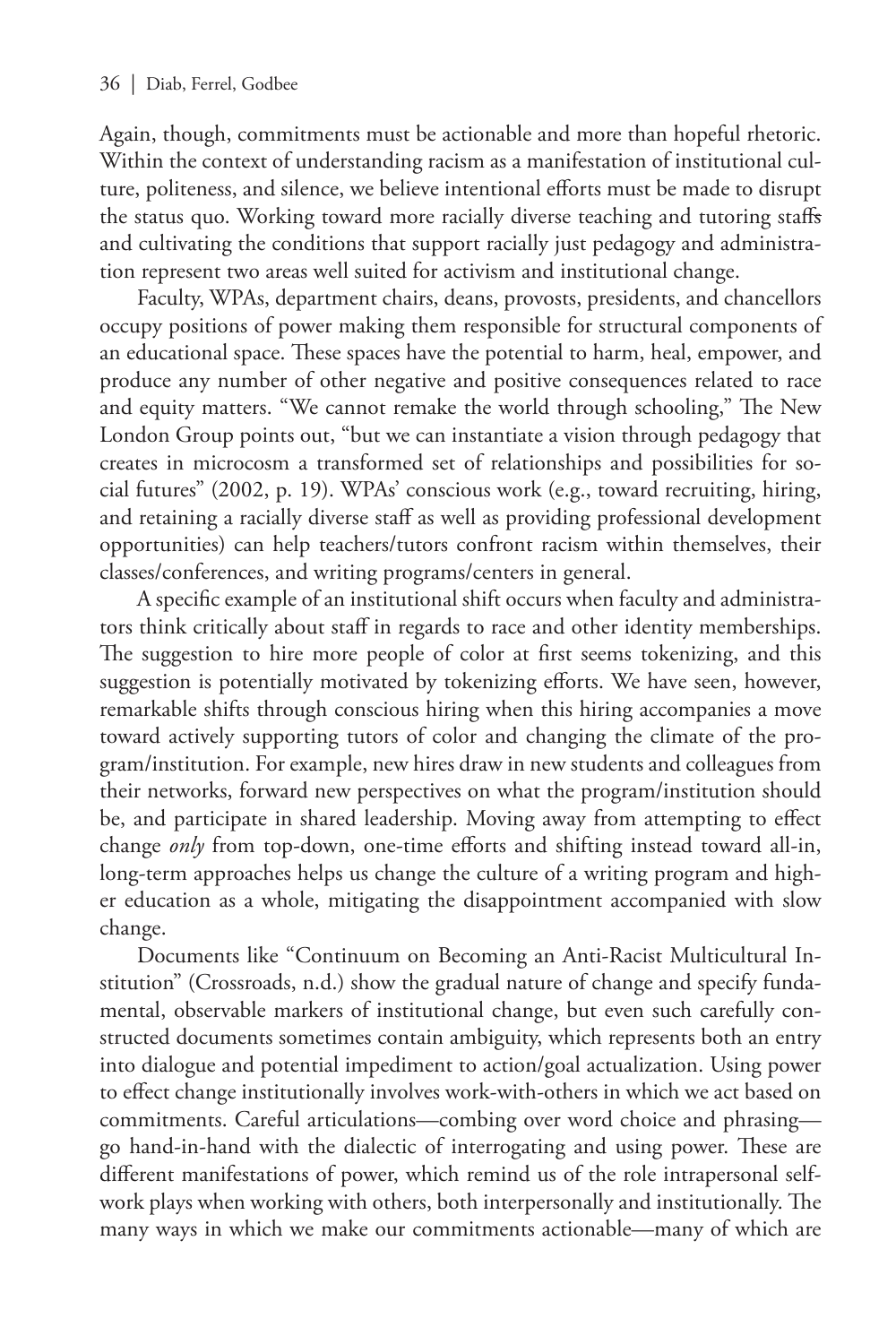discussed here, while many more we continue to explore and find together—necessitate the *both/and* stance characteristic of dialectic thinking. And the dialectic, we find, brings us back to cultivating a willingness to be disturbed—that is, a stance of genuine openness to listening, learning, and leading on one's own and with others.

## **Conclusion**

Together, we believe that an everyday educational process toward racial justice works against the macro-logics of oppression enacted daily through micro-inequities. A dialectic intervention focused on self-work and work-with-others might, at first, seem to have only local impact. However, if the local and personal converse with or gesture toward historical, social, economic, or otherwise material roots and implications, we believe they have the potential of addressing the larger macro-logics of inequity and oppression. We address inequity also by acknowledging how we experience, see, understand, participate in, and advocate against these macro-logics and micro-inequities differently based on our racial identities, personal histories, and intersecting positions within broader systems of power and privilege. Talking and listening across these differences has meant, for us, struggle, yet hope; vulnerability, yet possibility.

Through working together, we have come to realize the care-full, processual, reiterative, and self-reflexive nature of the work for equity and social justice in educational settings. It is this togetherness and openness to being disturbed that allows us now to think about a transformative narrative, one that moves beyond confessional accounts. Ultimately, we write toward the goal of making our commitments actionable and, in turn, creating new realities that are more racially and socially just. By continually doing self-work and work-with-others, we hope to live a recursive theory-practice-theory-practice life allowing us to never stop learning and acting with our local, national, and international communities. We hope to inspire this willingness to be disturbed in others, and we look forward to learning from and engaging with and alongside *you* on the long haul toward racial justice.

## **References**

- Alcoff, L. (1991–1992). The problem of speaking for others. *Cultural Critique, 20*, 5–32.
- Barron, N., & Grimm, N. (2002). Addressing racial diversity in a writing center: Lessons and stories from two beginners. *The Writing Center Journal*, *22*(2), 55–83.
- Branch, K. (2007). *Eyes on the ought to be: What we teach about when we teach about literacy*. New York: Hampton Press.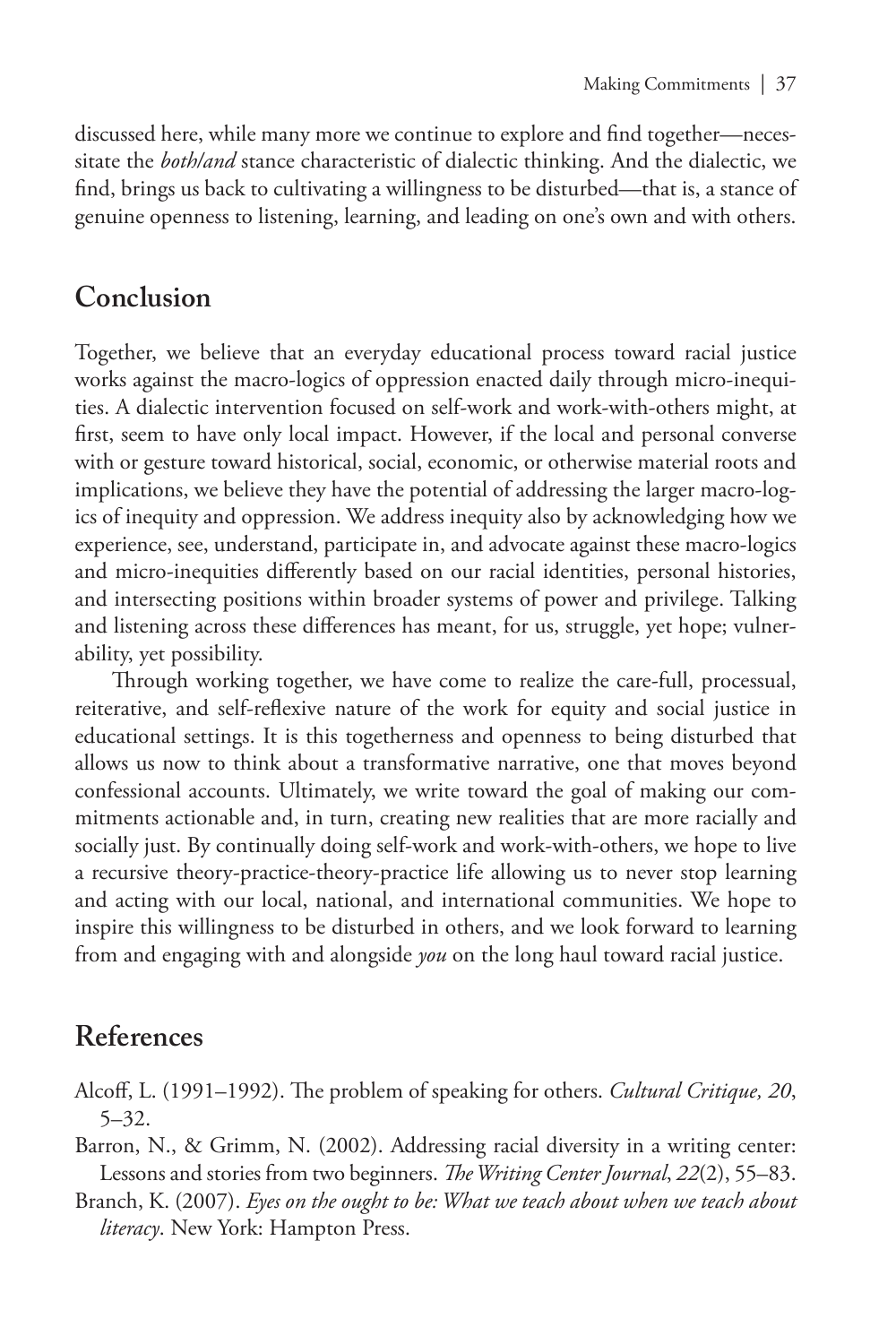- Condon, F. (2007). Beyond the known: Writing centers and the work of antiracism. *Writing Center Journal*, *27*(2), 19–38.
- Crossroads Anti-Racism Organizing and Training. (2007). Continuum on becoming an anti-racist multi-cultural institution. In *Teaching and training methodology documentation & evaluation report* (Appendix 5). Matteson, IL. Retrieved from http://crossroadsantiracism.org/wp-content/themes/crossroads/PDFs/ Crossroads\_Anti-Racism\_Documentation\_w-\_Appendices.pdf
- De Jean, W., & Elsebree, A. R. (2008). Queer matters: Educating educators about homophobia. *Rethinking Schools*, *22*[\(3\), Retrieved from http://www.rethinking](http://crossroadsantiracism.org/wp-content/themes/crossroads/PDFs/Crossroads_Anti-Racism_Documentation_w-_Appendices.pdf)[schools.org/archive/22\\_03/quee223.shtml](http://crossroadsantiracism.org/wp-content/themes/crossroads/PDFs/Crossroads_Anti-Racism_Documentation_w-_Appendices.pdf)
- Denny, H. (2010). *Facing the center: Towards an identity politics of one-to-one mentoring*. Logan, UT: Utah State University Press.
- Dunlap, L. (2007). *[Undoing the silence: Six to](http://www.rethinkingschools.org/archive/22_03/quee223.shtml)ols for social change writing*. Oakland, CA: New Village Press.
- Freire, P. (2006). *Pedagogy of the oppressed*. New York: Continuum. (Original work published 1970)
- Geller, A. E., Eodice, M., Condon, F., Carroll, M, & Boquet, E. H. (2007). *The everyday writing center: A community of practice*. Logan, UT: Utah State University Press.
- Glenn, C., & Ratcliffe, K. (Eds.) (2011). *Silence and listening as rhetorical acts*. Carbondale, IL: Southern Illinois University Press.
- Gloria, A. M. (1998). Searching for congruity: Reflections on an untenured woman of color. In L. H. Collins, J. C. Chrisler, & K. Quina (Eds.), *Arming Athena: Career strategies for women in academe* (pp. 36–39). Thousand Oaks, CA: SAGE.
- Goleman, D. (2006). *Emotional intelligence: Why it can matter more than IQ*. New York: Bantam Dell.
- Hartnett, S. J. (2010). Communication, social justice, and joyful commitment. *Western Journal of Communication, 74*(1), 68–93.
- Hoefer, B. K. (2008). Personal epistemology and culture. In M. S. Khine (Ed.), *Knowing, knowledge and beliefs: Epistemological studies across diverse cultures* (pp. 3–22). Dordrecht, NL: Springer.
- hooks, b. (1994). Feminist scholarship: Black scholars. In b. hooks, *Teaching to transgress: Education as the practice of freedom.* (pp. 119–127). New York: Routledge.
- Horton, M. (With Kohl, H., & Kohl, J.). (1997). *The long haul: An autobiography*. New York: Teachers College Press.
- Kelley, A. (1998). On listening. *Peace Review*, *10*(4), 529–32.
- Kincaid, J. R. (2003). Resist me, you sweet, resistible you. *PMLA*, *118*(5), 1325– 1333.
- Leach, M. S. (1992). Is the personal political? Take two: Being one's self is always an acquired taste. *Philosophy of Education*. Retrieved from http://www.ed.uiuc. edu/eps/PES-Yearbook/92\_docs/Leach.htm [no longer available]